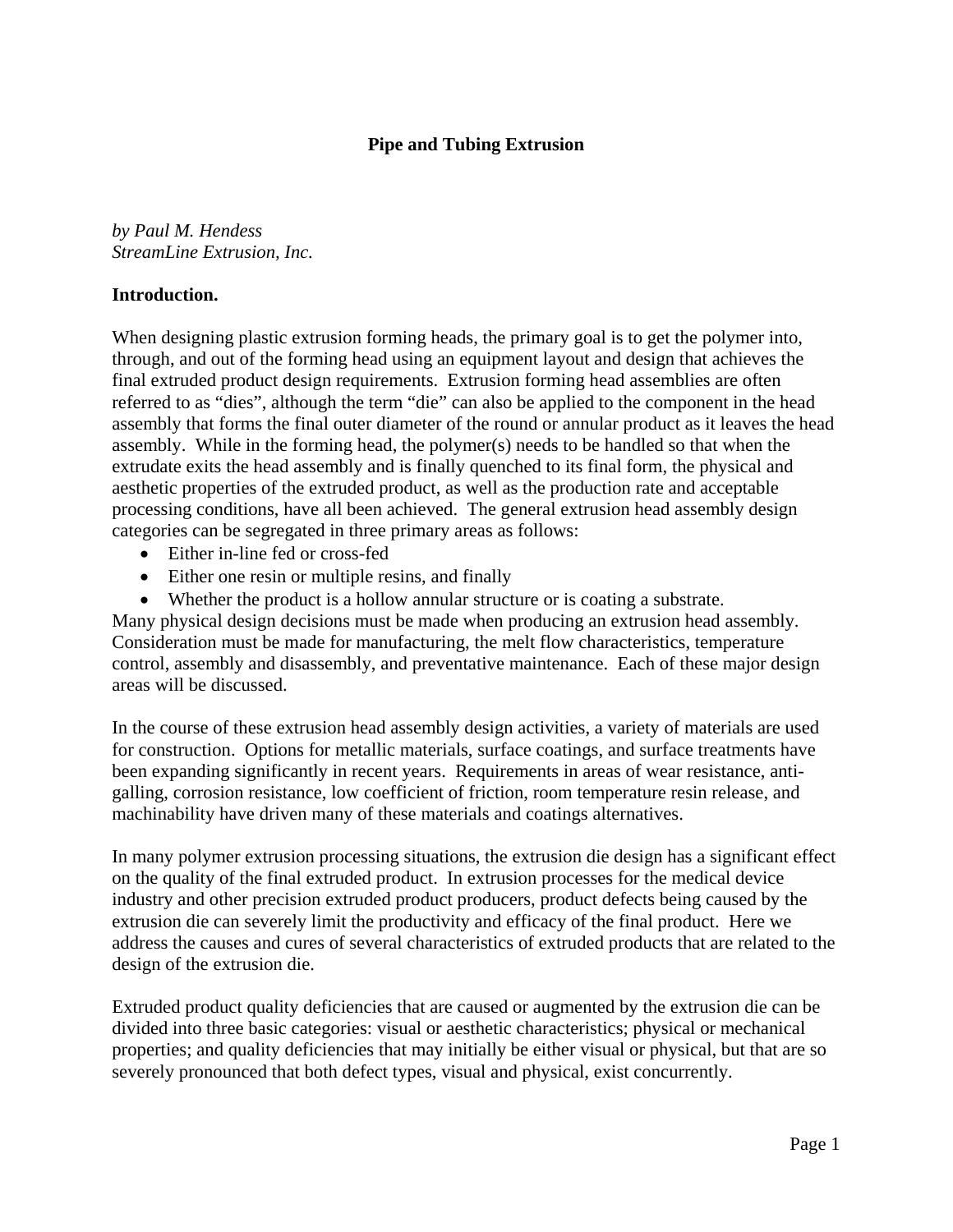Visual defects fall into the categories of:

- Extrudate lines
- Diameter variations
- Gels-unmelts-foreign
- Optical properties.

Physical defects can be described as:

- Low elasticity
- Low tensile strength
- Low burst strength.

By correctly identifying the defect type and localizing the contributing source of the defect produced in the die, the defect can be minimized or eliminated.

Basic Design Characterization.

Variations on in-line and cross-head extrusion die designs include the following general categories:

- In-line fed or cross-fed
- Single resin or multiple resin
- Coating or non-coating.

# In-Line Designs.

Center-fed, also referred to as in-line fed dies processing a single polymer can support the mandrel pin with a conventional spider, a spider with a downstream spiral distributor, a centerfed spiral arrangement, or a strainer-basket mandrel support. See figure 10.1-1 for a standard inline spider-style head assembly.

The spider design can be a conventional leg type, breaker plate type, or an overlapping leg type. The "legs" section can also be replaced with a ring perforated with many holes.

When mounting the center fed forming heads, they can be:

- In-line with the extruder centerline
- At right-angle to the extruder centerline using an elbow adapter; or
- Parallel to but offset from the extruder centerline using a double elbow or "S" type adapter.

Multiple center fed forming heads can be mounted to a distributing manifold to allow one extruder to feed several forming heads simultaneously. A center fed forming head can also be used for the innermost layer of a multi-layer extruded product. Center fed dies are not used when coating a rigid substrate due to lack of access to the die assembly centerline. Figure 10.1-1

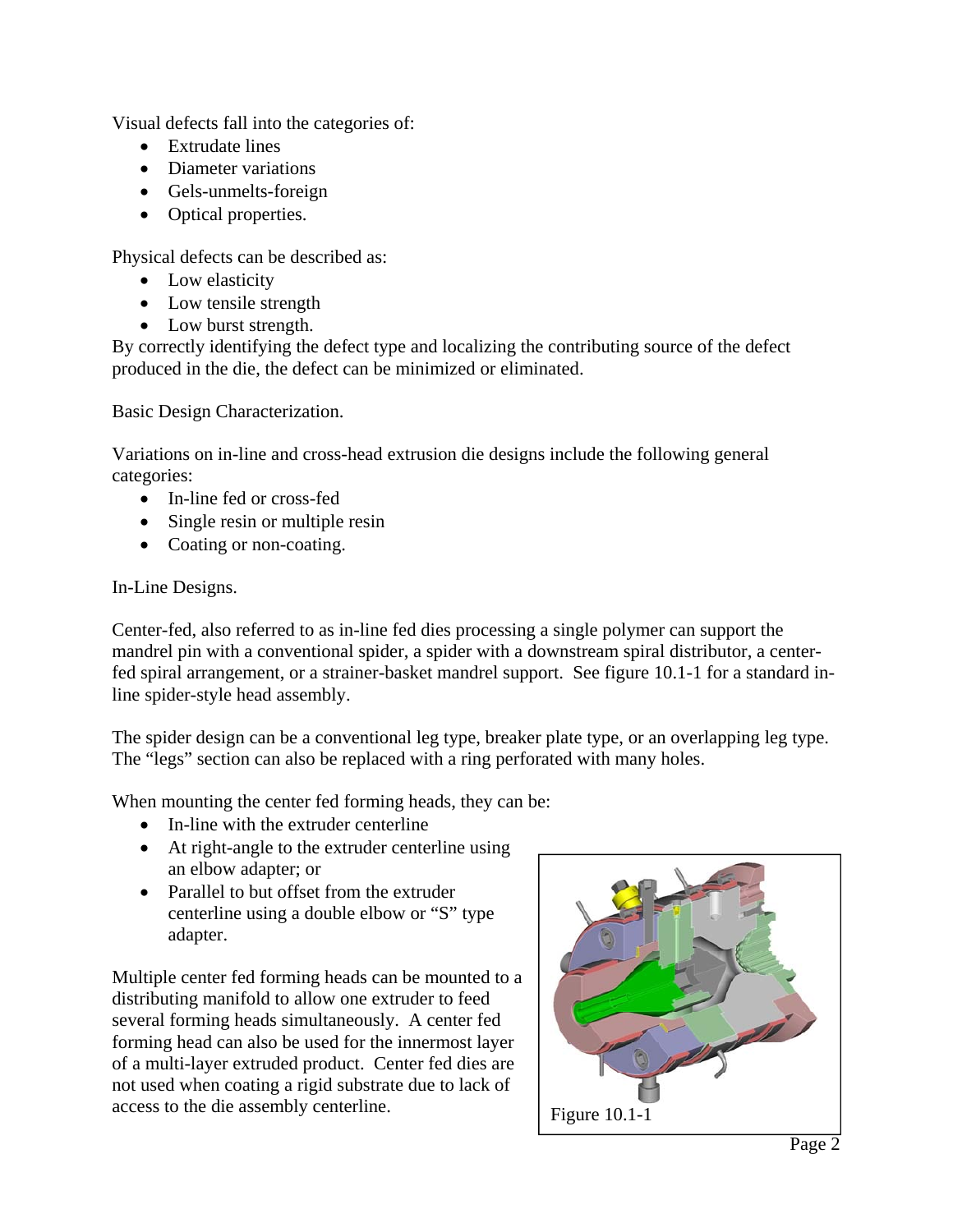An in-line, center-fed die is the preferred method for polymer processing, as this design will generally provide the least damaging path for the melt flow. Spider and spiral type in-line heads are still the mainstay of tube and pipe extrusion production. The strainer-basket designs are being gradually replaced by the spiral distributor heads. This exchange is primarily due to lower manufacturing costs and improved product physical properties with the spiral heads.

Multi-lumen and coextrusion product processes, especially striping, are not limited to side-fed head designs. Many multi-lumen and striped products can be produced with in-line, spider-type forming heads. See figure 10.1-2 for a standard in-line spiralmanifold head assembly.



# Crosshead Designs.

The side fed, also referred to as cross-head die assemblies, processing a single polymer, usually support the inner mandrel from the back of the main head body. See figure 10.1-3 for a side-fed spiral flow head assembly. Polymer distribution through the forming head can be accomplished by various methods:

- A toroidal (or doughnut-shaped) reservoir
- A coathanger manifold
- A fishtail manifold
- A spiral groove flow manifold.

These spiral groove manifolds can be machined onto the outside of cylinders, cones, or onto the face surface of a disk.

When using side fed mandrels with spiral groove manifolds to process multiple polymers, the choice of shape of the spiral mandrel elements can become quite significant. The spiral mandrel distributors will usually be more complex to manufacture, more costly to purchase, and more time consuming to clean. The advantage is that they will produce an extruded product having the best possible structural



strength, for no weld lines will exist in the product. The best aesthetics of the extruded product are also produced with this method.

Spiral Flow Manifolds.

Spiral flow manifolds can be produced in three basic geometries: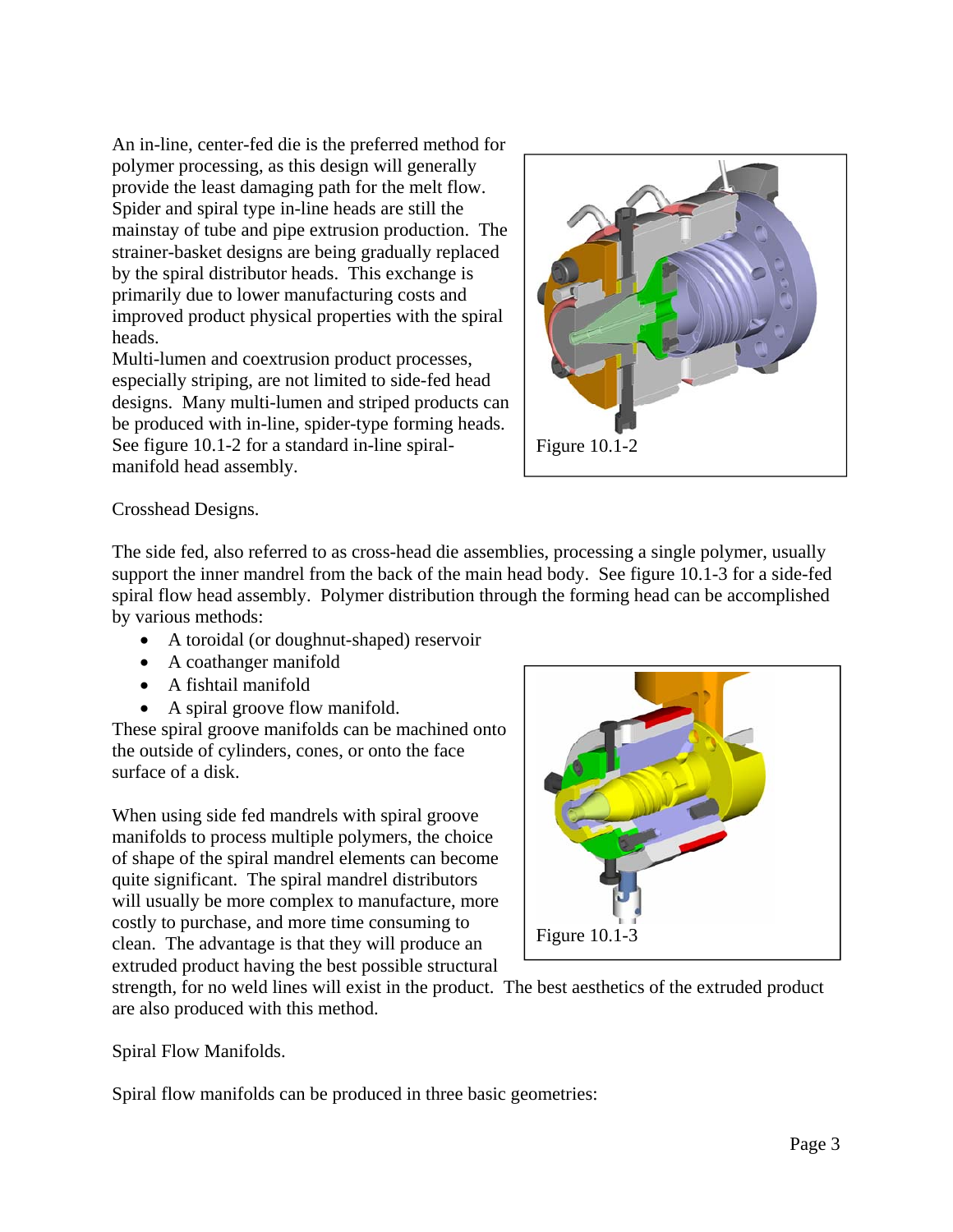- Cylindrical
- Conical
- Disk shaped manifolds.

Each of these geometries provides both advantages and disadvantages in polymer processing.

When using a cylindrical mandrel with spiral groove distributors for making multiple layer products, the spiral mandrels have graduated diameters that fit entirely into one another. There is no added length to the spiral mandrel set with added layers, but the larger mandrel cylinders will produce greater resin volumes, greater residence time, and more importantly, an increasing variation in polymer residence time from the smaller inner mandrel cylinders to the outer larger mandrel cylinders. The forming head diameters will increase with the added layers, limiting layer flexibility due to extruder positions and polymer supply porting complexity. See figure 10.1-4 for a conical, spiral flow, multi-layer head assembly.



For example, in a three-layer cylindrical spiral forming head, the volume, and therefore the residence time increase between the innermost and middle cylinders can be 50%. The increase from the middle cylinder to the outer cylinder can be 35%. From the inner to the outer cylinders can be an increase in volume of 100%.

If polymers are processed that have a broad range of processing temperatures, the cylindrical mandrel style can be problematic. This is particularly true when higher temperature polymers are used for the inner layers, combined with lower temperature polymers being used in the outer layers. Since the forming heads are usually heated from the exterior, the outer layer polymers would be thermally degraded by the time the processing temperatures of the inner layer polymers were reached.

Assembly and disassembly of these nested cylinders can also be difficult due to the length of diameter engagement of these cylinders with small diameter clearances. The cylindrical spiral mandrels however, do provide the largest spiral groove distribution surface area over the conical and flat disk designs, and they would be the easiest of the spiral manifold designs to machine.

When using a conical mandrel with a spiral manifold for making multiple layer products, the spiral manifolds have a common outer diameter that stack one on top of the other. This geometry allows the stacking of layers, like a set of white foam coffee cups. As layers are added to the arrangement, the forming head diameter remains constant, but the overall length increases with each additional layer. The polymer volumes will increase slightly with added layers, but not nearly as much as the cylindrical mandrel style, because the flow channel area additions take place at much smaller diameters. The residence time from layer to layer will be more consistent than with the cylindrical mandrels. This conical design also allows more easily the addition of insulating inserts that act as thermal barriers when processing polymers having large thermal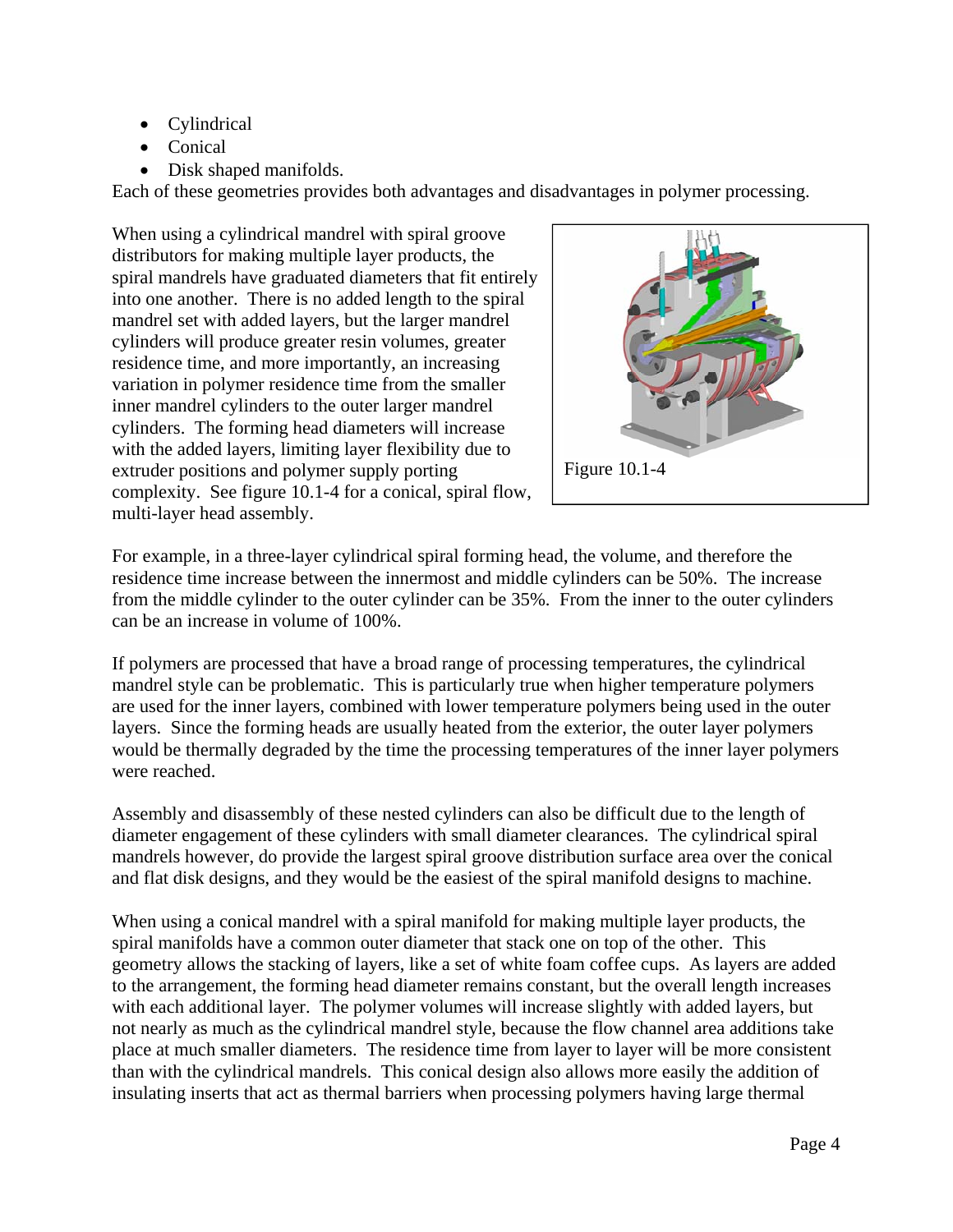operating differences. The head diameter consistency also helps with layer interchangeability, extruder positioning, and polymer supply porting simplicity. Assembly and disassembly of this conical stack will be comparatively easy due to a short length of tight tolerance diameter engagement. The conical spiral manifolds provide a slightly reduced spiral groove distribution surface area. The machining of these components will be more complex than the machining of the cylindrical mandrels.

When using a disk module with a spiral manifold for making multiple layer products, the spiral manifolds again have a common outer diameter that fit one on top of the other. This geometry is different than the conical mandrels, allowing stacking like a set of dinner plates. As layers are added to the arrangement, the forming head diameter remains constant, but the overall forming head length increases with each additional layer. The polymer volumes will increase slightly with any added layers, but, again, not as much as the cylindrical mandrel style. The residence time from layer to layer will be again more consistent than with the cylindrical mandrels. The disk design also allows the addition of insulating inserts. The head diameter consistency again allows layer interchangeability, extruder positioning, and polymer supply porting simplicity. The disk spiral manifolds provide a reduced spiral groove distribution surface area compared to the cylindrical style, which can limit the range of polymers it can process efficiently. The machining of these disk components will be less complex than the machining of the conical mandrels.

Coextrusion concerns with any forming head designs will include polymer thermal compatibility, viscosity compatibility, miscibility (mutual affinity or adherence), and thermal stability. When adjacent layer adherence is a problem, adhesive, or "tie" layers need to be added to the extruded product structure.

Design Considerations.

There are some general considerations that will pertain to any forming head designs for polymer extrusion.

Design for fewer components in the die assembly rather than more components. Fewer parts will reduce assembly, disassembly, and cleaning time. Fewer parts also contributes to fewer sealing joints and easier alignment of adjacent components.

Use fewer large bolts or other fasteners rather than many small fasteners. Larger fasteners have longer service lives than smaller fasteners. Fasteners should be accessible when all heating elements are in place on the head. For frequently used threaded connections, install Helicoil inserts to reduce galling and premature thread failure. Fasteners should be designed to withstand a safety factor of at least 200% when the head is exposed to maximum design pressure. Replace fasteners often, they are comparatively inexpensive and can be easily thread damaged when dropped. Be aware of the temperature at which the manufactured bolts were tempered. Many fasteners will anneal at the operating temperatures in die assemblies, robbing the fasteners of their rated strength.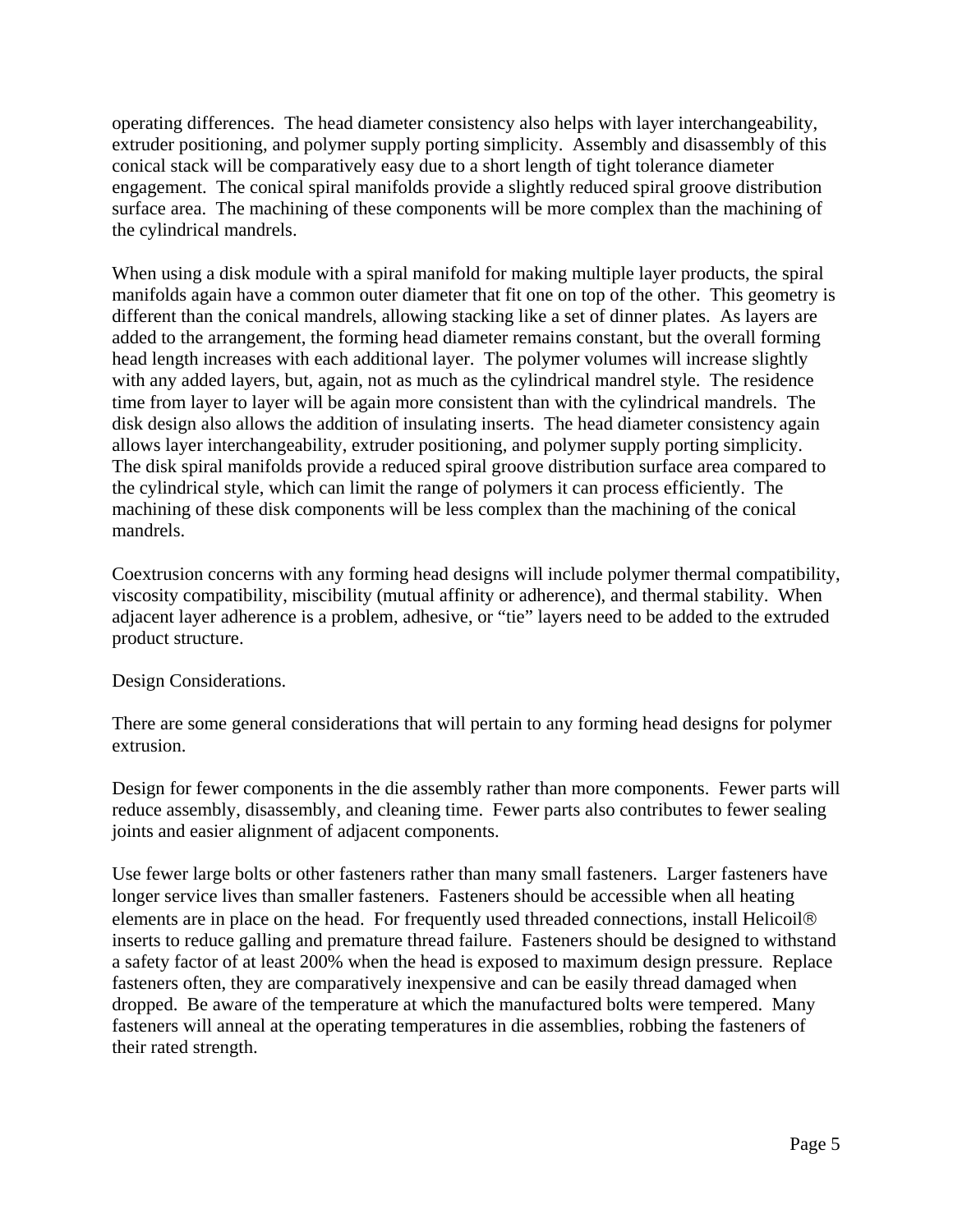Design the die assembly so that the assembly, and the individual components are easy to handle when hot. Component supports should be planned for the disassembly process, such as the use of guide rods. Jacking screws make disassembly of precision components much easier, especially when the head is full of molten polymer.

The internal volume of the die needs to be balanced with the shear rates produced within the die. Lower volume is preferred, but lower volume also increases internal velocities and therefore shear rates. Increased volumes allow increased melt equilibrium and lower shear rates at the cost of thermal history and potential melt degradation. Critical shear rates for polymers at various process temperatures are usually available through polymer manufacturers. Surface finishes for sealing surfaces should be 32 micro inch or better. Melt flow surfaces should be 16 micro inch or better; 4 to 8 micro inch is preferred. Anything better than a 4 micro inch finish becomes very subjective to measure and increasing expensive to produce and maintain. Many cases exist where mirror surface finishes actually increase the melt adhesion during processing, yielding increased pressures and shear rates. Very little data is available that defines the best melt flow surface finishes for various polymers.

Sharp edges are required between components in the melt flow channels to prevent melt stagnation areas when assembled. Sharp edges should be defined as "being less than a 0.002" [50  $\mu$ ] break, but not a knife edge". Operators can easily be injured if the edge of a component is too sharp. Any gaps between head components greater than  $0.0003$ " [7.5  $\mu$ ] will generally allow polymer leakage. In injection molding, a .0003" [7.5  $\mu$ ] gap is a standard for the air venting of a mold cavity.

When flow channels need to change size, a converging channel angle should not exceed a 60<sup>o</sup> included angle, or  $30^{\circ}$  per side. When flow channels diverge, more leeway is possible with a maximum included angle of  $90^{\circ}$ , or  $45^{\circ}$  per side. The flow channels in the head should be generally converging throughout the head, and as the head exit is approached. Measurements of these channels can be made with conventional measurement equipment, or, more easily, with coordinate measuring machines (CMMs). If smaller channels are used, metal ball bearings placed in the channels, combined with a depth micrometer measurement can be used to verify internal flow channel size and shape.

Always leave a short cylindrical feature at the beginning of any angular transition so that dimensional measurements can be made and adjacent component flow channel matches can be confirmed. Radius blends should also be used when transitions are made in the flow channel. Never allow an abrupt inner or outer edge to impinge the polymer flow. Computer Numerical Control (CNC) lathes and mills make these flow channel features much more achievable. Head exit land lengths usually range from 8:1 L/D to as much as 20:1 L/D. Longer lands will provide less die swell and better product stability, at the cost of increased pressure and shear rates.

Concentrate the seal surface areas of large mating components to localize the clamping force of the fasteners. Care needs to be used to insure that the alignment needs of these localized sealing surfaces are met to prevent polymer leakage. The cost of the reduced seal areas is reduced component alignment. The seal surfaces should be exposed and accessible for easy refinishing. Some head designs allow the use of metallic seals or rings to help prevent polymer leakage.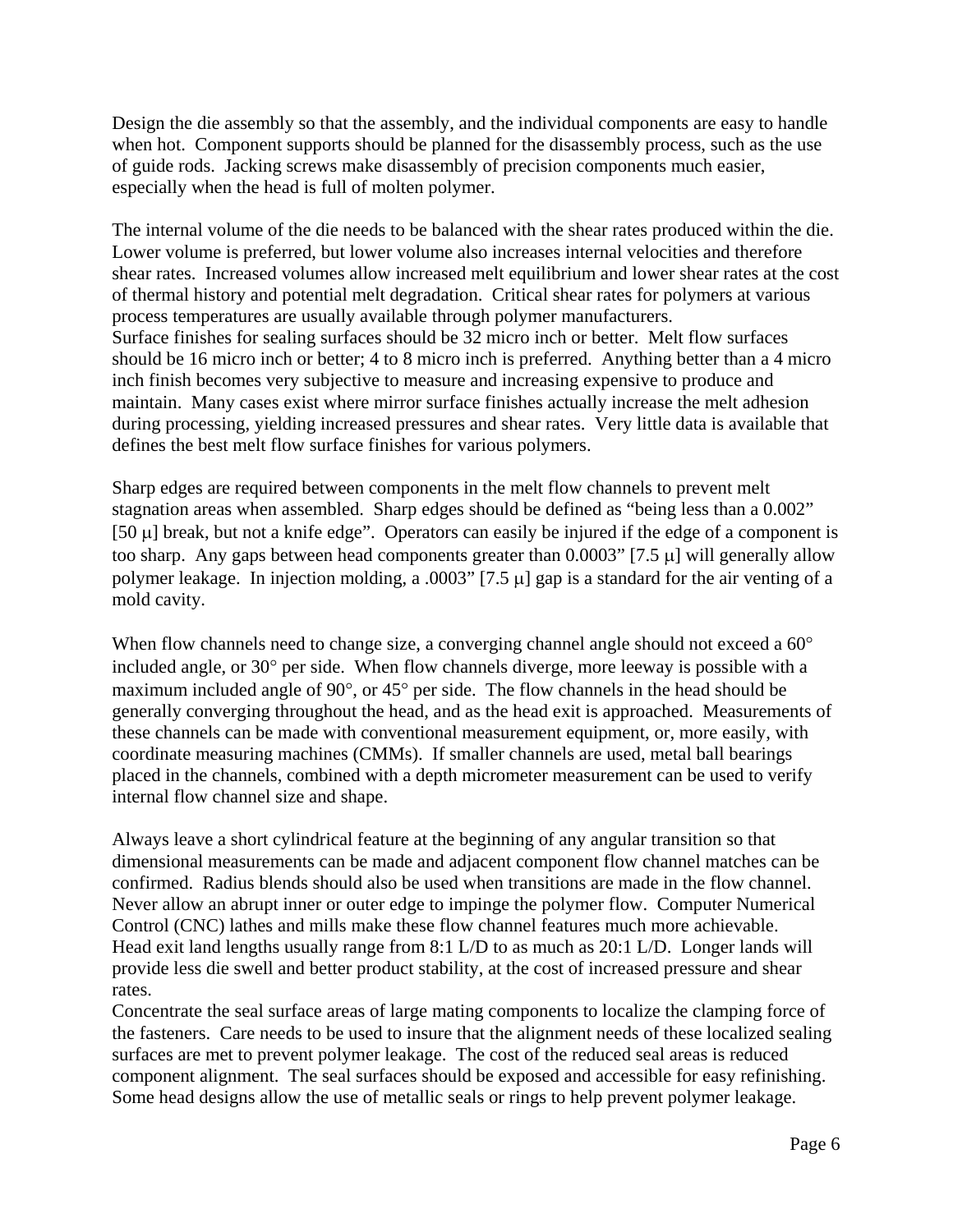## Wall Thickness Adjustment.

There are three die assembly design options when it comes to product concentricity adjustment. The first type is called "fixed-center", where no adjustment is possible. This is used more often in wire coating applications than in annular product manufacturing. Fixed-center adjustments can be applied to both in-line and crosshead die designs.

The second method is to shift the position of the die in a radial direction with respect to a fixed tip or pin, using a series of threaded pushing bolts. Problems with this method include: the existence of air gaps to allow die motion, but prevent even heat distribution; the presentation of a ledge or step in the flow channel that can be a location for melt degradation and flow disturbance; and when an adjustment is made, the die will often move in an erratic, stick-slip motion; and finally, the movement amount of the die will be a function of the bolt thread pitch, which is often too great for fine adjustments. Die-centering adjustments can be applied to both in-line and crosshead die designs.

The last method is to shift the position of the tip or pin with respect to a fixed die. This method: eliminates the air gaps around the die to provide even heating; it eliminates the flow channel steps or ledges; it eliminates the stick-slip motion problem; and finally, there is a mechanical distance reduction that divides the motion of the adjustment screw to a fraction of that motion to the tip. The only drawback to this method of product wall centering is that it is presently limited to crosshead designs. In-line die designs cannot accommodate this product centering adjustment type.

## Materials of Construction.

Materials used in the construction of die assemblies need to meet many design requirements. The material needs to be readily machined; it should have good resistance to wear, compressive loads and internal pressures; the material needs to be readily polished and have no inclusions or porosity, and accept surface modifications and heat treatments. Corrosion resistance becomes a major consideration when processing vinyls, fluoropolymers, or other corrosive melts. Low thermal conductivity with low thermal distortion becomes especially important with fluoropolymers, polyketones, and polysulfones. For extrusion processes, lower thermal conductivity metals are preferred. This is because, even though the die will take longer to heat, when the operating temperature is reached, it will be more stable and resistant to short-term variation. As extrusion is a steady-state process, the less process variations, the better. Surface lubricity (low coefficients of friction) and room temperature release characteristics can reduce back pressures, reduce shear rates, and aid in disassembly and cleaning.

Never economize on die materials of construction. The cost percentage contributor of the raw materials is very low compared to the final cost of the finished assembly. Use reputable metals manufactures with traceable lots or "heats" of the metals used.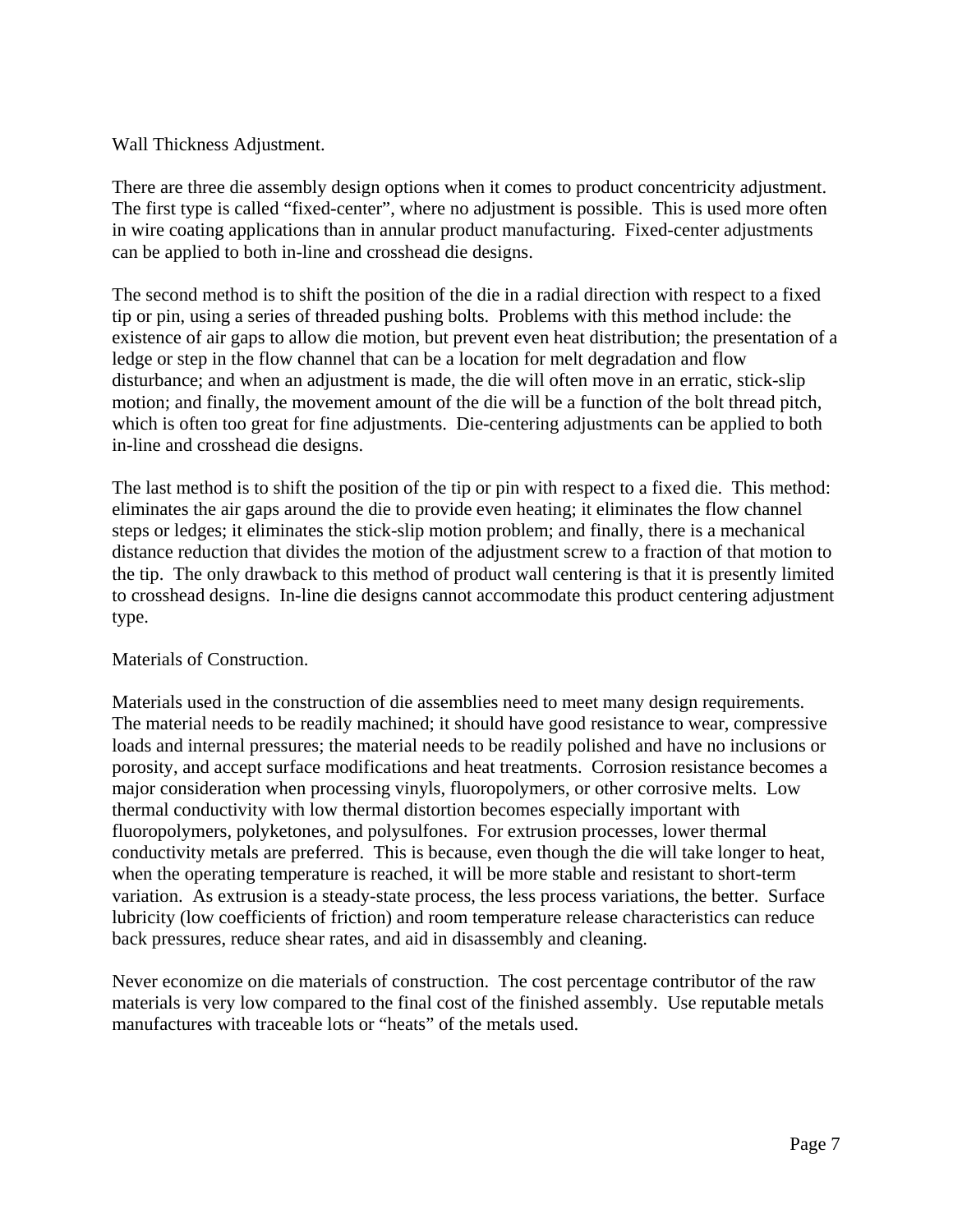Materials need to be easy to machine, resist heat, pressure and wear. They must be strong and tough, but not brittle. Vacuum arc remelted (VAR) metals reduce the possibility of pits and inclusions that can ruin a component that already has many hours of labor invested. The thermal expansion of metals needs to be confirmed with actual heat testing when the thermal expansion is part of the design function. Many thermal expansion values provided in metals specifications are not reliable for design purposes, they are only rough approximations and will change from lot to lot.

The sheer physical size of the forming head components can often re-direct the materials requirements and reduce material availability. Components that would normally have been made from a tool steel bar may need to be made from a pre-hardened alloy steel forging. Component size also has a serious effect on surface treatment and coatings applications.

The basic forming head materials classifications will be tool steels, alloy steels, stainless steels, and super-alloys.

Through hardened tool steels are often used for their high compressive strength, wear resistance, and fatigue strength. The most common grades for plastics applications include A-2, D-2 and H-13 tool steels. A-2 and D-2 are usually used for small parts requiring high abrasive and wear resistance. H-13 is a very versatile material combining excellent toughness with good hardness, and can be easily surface treated by nitriding. H-13 also polishes well and can be purchased in a pre-hardened condition.

For less demanding conditions, pre-hardened 4140 alloy steel is a good choice. 4140 is also available pre-hardened and sulfurized conditions to speed up machining. The sulfurized 4140, however, will not polish very well and requires extreme care when welding. 4140 is also a good choice for large head components when forged. P20 steel can be used where a high polishes are necessary.

Pre-hardened steels are recommended for many head components. They will take a little longer to machine, but the heat treating processes which can distort the dimensions and require added grinding and polishing can be eliminated.

Stainless steels are named "stainless" because they have 10.5% chromium or greater. The four general stainless steel categories include: austenitic, martensitic, precipitation hardening (PH), and ferritic grades. The austenitic stainless steels are the 300 series (304, 316) and have very good corrosion resistance but have low strength and hardness, and cannot be heat treated. The martensitic and ferritic materials are the 400 series (410, 420, 440) and they are hardenable, but at the cost of reduced corrosion resistance. The best stainless steels for plastic extrusion tooling seems to be the precipitation hardening grades. The 17-4 and 15-9 grades particularly have good corrosion resistance, high strength, and can be hardened to 50 Rc with a one-step procedure that does not distort the final part. Passivating stainless steel prior to use is a must when corrosion resistance needs to be maximized. Without the passivation process to clean the free iron from the stainless surface, surface corrosion will begin rapidly. Passivating stainless steel has the effect of creating a chromium oxide coating on the material, which resists corrosive attack.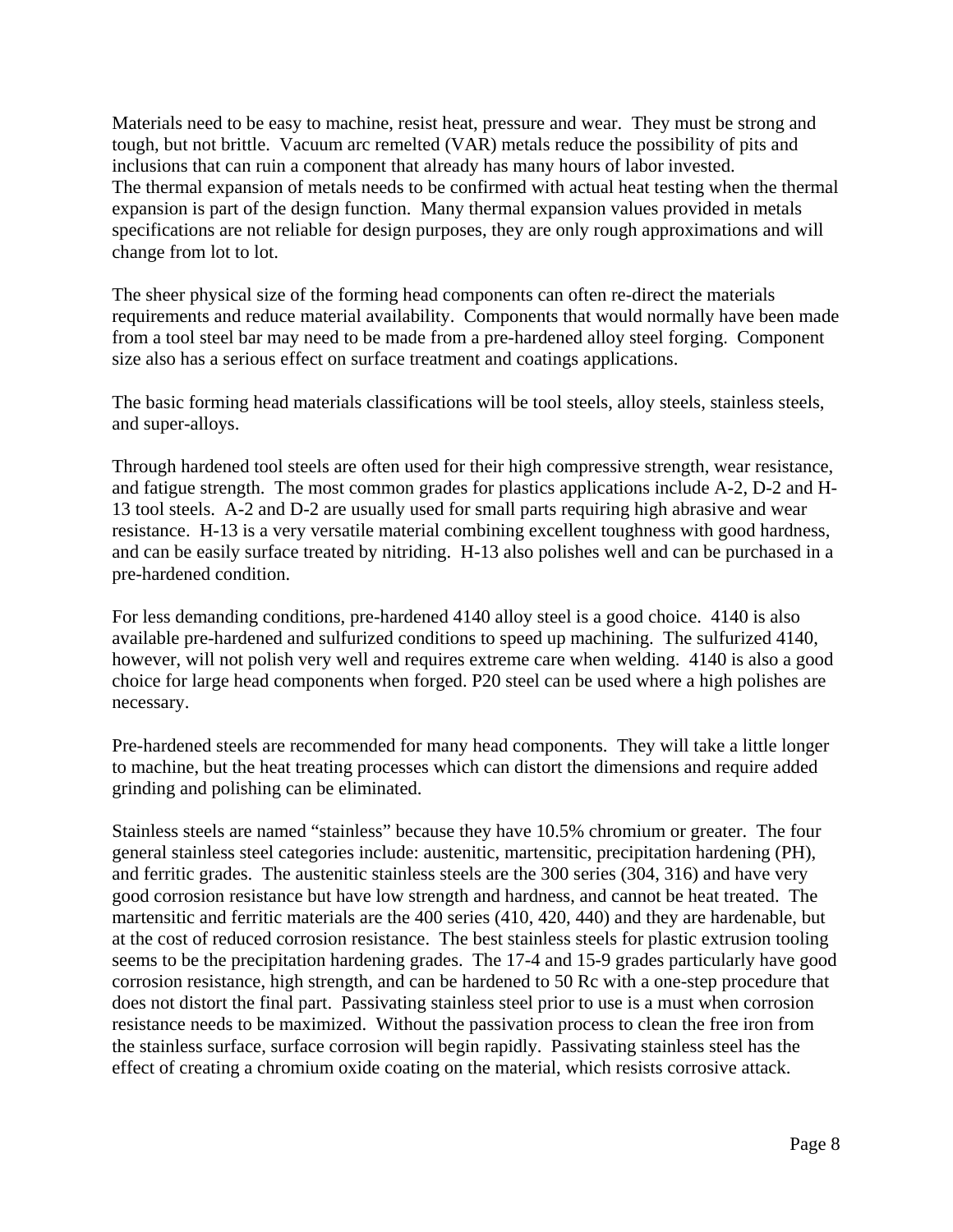Super-alloys are named because they provide extreme corrosion resistance and withstand higher temperatures. They are not iron-based, they are very difficult to machine and finish, and are usually not as hard or strong as steel-based metals.

The three main categories are cobalt-based materials like Haynes Alloys, nickel-based alloys like the Inconel and Hastelloy families, and the nickel-copper based materials like the Monel family. Of these materials, Inconel 718 seems to have the best combination of corrosion resistance, strength, and hardness, though it is still very difficult to machine. Inconel 625 provides the best corrosion resistance due to the extreme low percentage of iron, at the expense or lower strength and hardness. It is possible to age harden some Inconel alloys to 46 Rc, greatly improving the longevity of the components.

## Surface Coatings.

A tremendous amount of activity is taking place with material coatings, coating processes and surface treatments. The most common coatings include chromium, nickel, and titanium nitride (TiN). Nitriding and boriding also play an important role in surface treatments.

Chrome plating provides good surface hardness and corrosion resistance. It is fairly inexpensive, but is becoming less readily available due to environmental regulations. Two concerns with chrome plating are the edge build-up that takes place, and the fact that most chrome processes are electrolytic, and depend on the man making the anode for your part on that particular day. Chrome does not enter deep cavities or holes, being a line-of-sight process with the anode. There is a high risk of plating variability with chrome plating. Actually, all plating and coating processes are very operator dependent.

Nickel plating, particularly the non-electrolytic (electroless) variety, provides good surface hardness when baked, no edge build-up, and will plate deep cavities and holes because it is a chemical reactive process, rather than an electrolytic process. For this reason, the electroless nickel plating repeatability will be high.

Titanium nitride coatings are now about twelve years old, a beautiful gold color, and an all purpose, thin film hard surface coating. It provides high hardness, Rc 84, and good surface lubricity. There are adhesion problems when processing acrylics, and some corrosion problems with PVC due to the porous ceramic stricture. The corrosion resistance can be restored by using a passivated stainless steel base or a thin nickel plating under the TiN.

Some newer coatings include titanium carbide (TiC) and titanium carbo-nitride (TiCN). These coatings are good for moving parts, and have good abrasion resistance, with a hardness near Rc90. They have low coefficients of friction of about 0.3-0.4. They are applied with a physical vapor deposition (PVD) process. These coatings are tough, but do not polish easily.

Titanium-aluminum nitride (TiAlN) is also good for moving parts, having good abrasion resistance, and a hardness approaching Rc94. It is thermally stable, and chemically inert.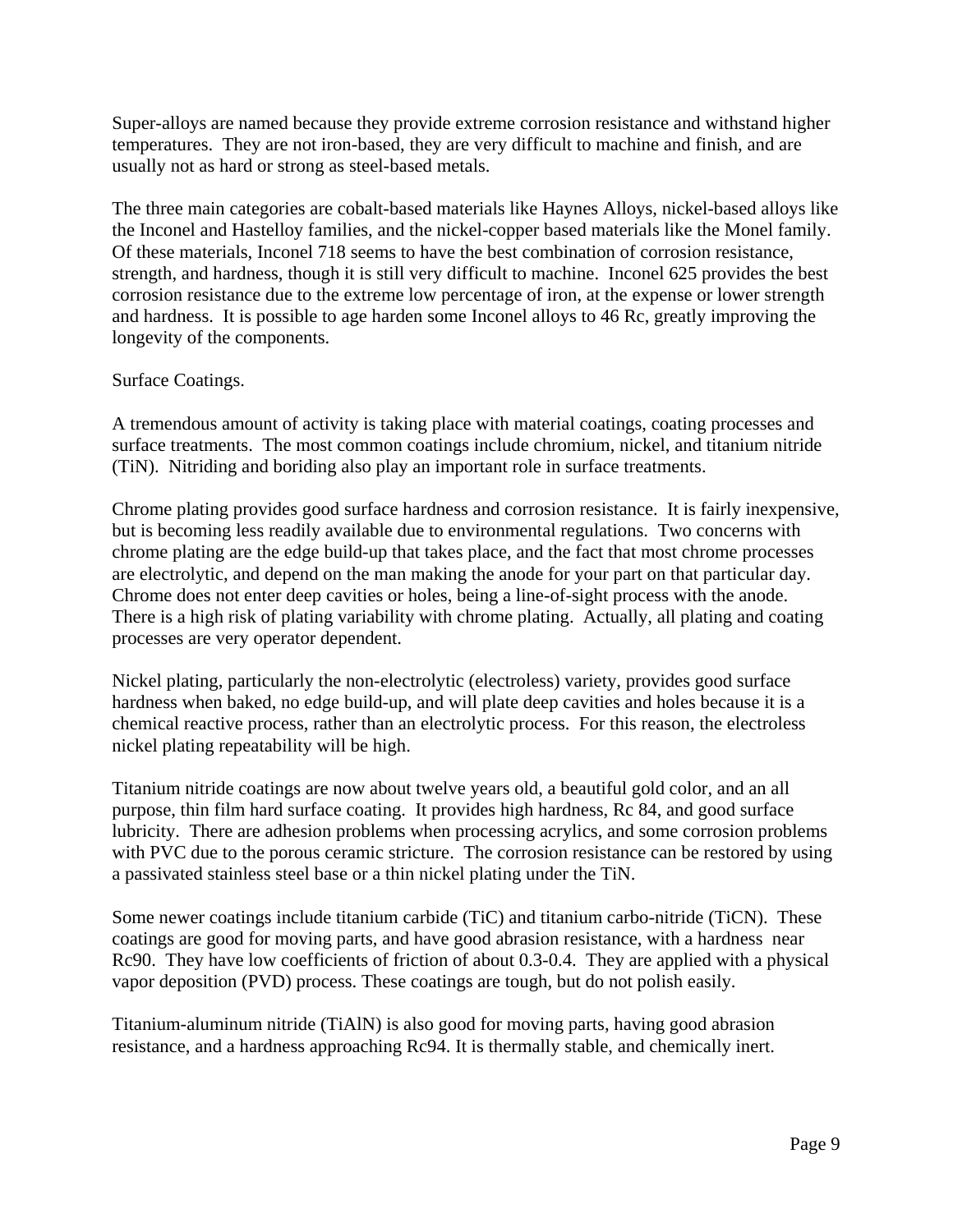Chromium nitride (CrN) is a chromium ceramic with very good substrate adhesion, chemically stable and dense. It provides a hardness of Rc79, and is good on softer steels.

Chromium carbide (CrC) is also a chromium ceramic, similar to the chromium nitride, but with better corrosion resistance.

Diamond film coatings are very abrasion resistant, with a hardness of about Rc 95, and a low friction coefficient of 0.2. This coating can be applied at less than  $250^{\circ}$ F, making it a good process for heat treated steels.

Tungsten-carbide carbon (WC)C, is not as hard as boron carbide or TiN at 65 Rc but has a lower coefficient of friction at 0.2 or less. This is about half that the friction coefficient of TiN. Some coatings are now being used in tandem. For example, chromium carbide (CrC) is being applied over titanium nitride (TiN) for high wear and corrosion applications. The CrC seals the ceramic pores of the TiN surface, and as the silvery-gray CrC surface begins to wear, it exposes the gold TiN surface, signaling the need for coating maintenance.

A new hard surface treatment with good polymer release and anti-galling properties called "boriding" is beginning to replace the existing nitriding process. Treatment materials include boron carbide (BC), boron silicide (BSi), chromium diboride (CrB2), and titanium boride (TiB). The titanium boride treatment process provides an extremely hard surface, about 6,000HV. In comparison, titanium nitride is about 2,000HV and diamond is 10,000HV. HV refers to the Vickers hardness scale. The Rockwell C scale is not applicable at these hardness levels, but is used as a comparison.

The major development taking place with hard surface coatings is that lower and lower application and treatment temperatures are making these once exotic coatings more acceptable in the molding and extrusion community. PVD (physical vapor deposition) processes that used to be performed at 900°F are now down to about 400°F. CVD (chemical vapor deposition) processes are now down from 1800°F to 900°F.

As hard surface coatings are applied, more attention needs to be paid to the base material. The base material needs to be able to provide a reasonable support for the hard coating or surface treatment. Coatings are not miracles or band-aids, but they can increase production, decrease down time and provide a good competitive edge.

Cryogenic metal treatments are providing remarkable improvements in surface wear resistance, with a slight increase in hardness. The heat treatment process for metals does not stop at room temperature. It often stops at room temperature for convenience, but actually continues into the cryogenic temperature regions, below –300°F. Cryogenic treatment increases and continues the conversion of the austenite phase of steel to the martensite phase. It is the increase of the martensite phase of steel that provides greater hardness and a greater uniformity of crystalline grain structure that reduces surface wear. Most tool steels and stainless steels benefit from cryogenic treatment.

Temperature Measurement and Control.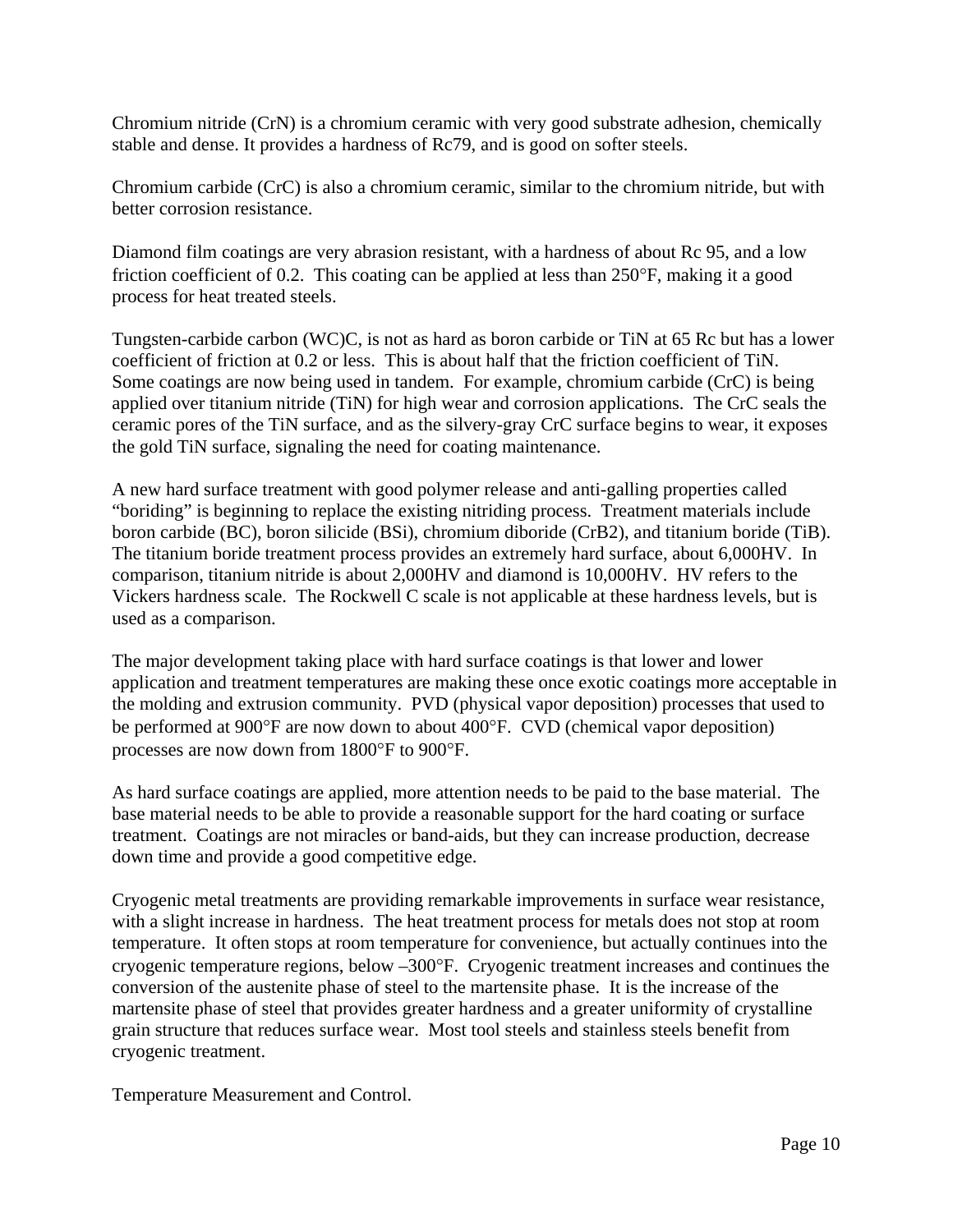Measure control zone temperatures as close to the melt flow surface as possible. This will usually require a longer heat-up time due to the thermal time lag between the heating element location and the thermocouple location. Heating elements should always be mounted to surfaces with a 128 micro inch surface finish or better. This promotes good thermal contact, along with tightening the elements after they have reached final temperature.

Especially when using cast aluminum heating elements, the tightening of the heater clamps after heat-up is important. The thermal expansion of aluminum is much greater than that of steel die components. The heating elements can easily "grow off" of the head, overheat, and then melt into an aluminum puddle under the die with little indication that a problem exists.

Heating elements should also be "seasoned" prior to actual production use. Heating elements are seasoned by heating the element gradually to first lower temperatures, and then cooled. Then heated to incrementally higher temperatures, usually in  $100^\circ$  F increments, until the maximum operating temperatures are reached. Seasoning reduces premature heating element failure from electrical shorts through the insulation.

Avoid the use of thermal transfer greases that are intended to promote thermal transfer to the thermocouple located in a thermal well. The volatiles in the grease will soon be driven off with heat, and the remaining solids actual begin to insulate the thermocouple from the heat you need to measure. As a substitute, use a low temperature melting alloy, such as an Indium alloy as a thermal transfer media. Indium alloys are commercially available through machine shop suppliers. Locate the thermal well so that it is oriented vertically. Remove the spring-loaded thermocouple and place a "pea-sized" piece of the Indium alloy into the well. Insert the springloaded thermocouple back into the thermal well and heat the head. When the melting point of the Indium alloy is reached, usually about  $150^{\circ}$ F, the Indium will melt, the tip of the springloaded thermocouple will push to the bottom of the thermal well, and be encapsulated in a pool of molten metal that will not degrade over time. The molten metal provides an excellent thermal transfer medium.

When melt fracture of polyethylenes or fluoropolymers occurs, heating the mandrel pin as a separate control zone with a cartridge heater can often postpone the melt fracture condition and broaden the process window.

Most of the smaller extrusion dies are heated with electrical resistance heaters, either mica bands, cast aluminum, or cast bronze types. J-type thermocouples with spring-loaded bayonets are usually found as the die temperature sensor. Thermocouples are not quite as accurate as resistance temperature detectors (RTD), but are far more durable, especially in die applications where the production environment for these devices can be more abusive. Even though the accuracy of the thermocouple may be less than the RTD ( $\pm 3^{\circ}$ C compared to  $\pm 2^{\circ}$ C), the temperature signal is still linear, and sufficiently accurate for most extrusion processes. The absolute temperature from the sensor is less important that the linearity and durability. Problems with these components can produce hot spots in the melt flow channel that will degrade your resin, or cold spots in the melt flow channel that can freeze off the die or reduce the efficiency of the feed screw.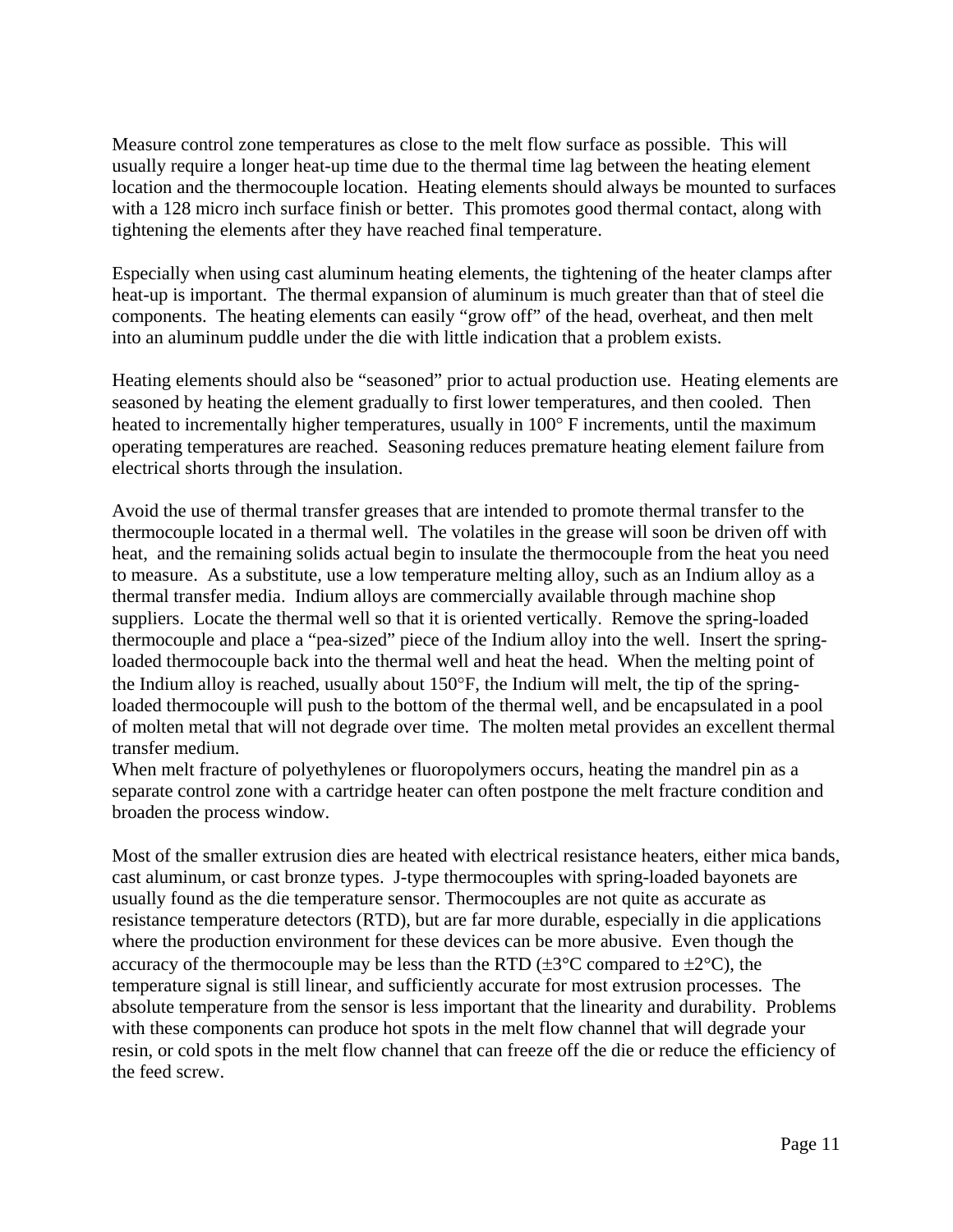The temperature at the outside surfaces of the die is irrelevant; the temperature at the internal walls of the melt flow channel is relevant. Test each band heater with an ohmmeter to insure continuity and the correct resistance value. Make sure that the band heaters are attached evenly and firmly to the exterior of the die for good heat transfer. Also make sure that thermocouples are seated in the thermocouple adapters with good spring tension. Clean any corrosion or debris from the inside of the thermocouple wells and the junction tip of the thermocouple. The placement of the thermocouple tip should be as close to the melt flow channel as possible without compromising the melt flow channel integrity.

In smaller extrusion dies with multiple temperature control zones, care must be taken not to have set points for adjacent control zones too far apart. In the cases where there is no thermal barrier between the zones, the result will be one control zone overriding the other in either a cooling or heating capacity.

In many cases, it is preferable to have a separate control zone for the die land and orifice area. This allows the operator to better control the surface finish of the extrudate. With this arrangement, and depending on the polymer type, the surface finish can be altered from a glassy surface to a matte surface.

The extrusion die is the most beneficial place to have melt pressure and melt temperature sensors. The melt pressure sensor can be a flush diaphragm design with corrosion resistant wetted surfaces. The melt temperature sensor also should have corrosion resistant wetted surfaces and a sensing tip that extends into the melt stream by at least one quarter of the flow channel diameter. Melt temperature sensors that are built into the melt pressure sensor only measure the flow channel wall temperature. By knowing the temperature and pressure of the polymer, and the flow rate, valuable rheological data can be determined. Specially designed melt thermocouples are available that reduce the melt degradation that occurs on the downstream surfaces of the protruding melt temperature sensor.

Polymer Considerations.

Draw down ratio (DDR) and draw ratio balance (DRB) calculation need to be made to insure that correct product sizes are produced. These calculations are available in standard extrusion texts. Without performing calculations for tip and dies sizes, based on the final product dimensions and the consideration for the polymer being processed, and the quenching method being used, the achievement of the correct final product dimensions will be difficult.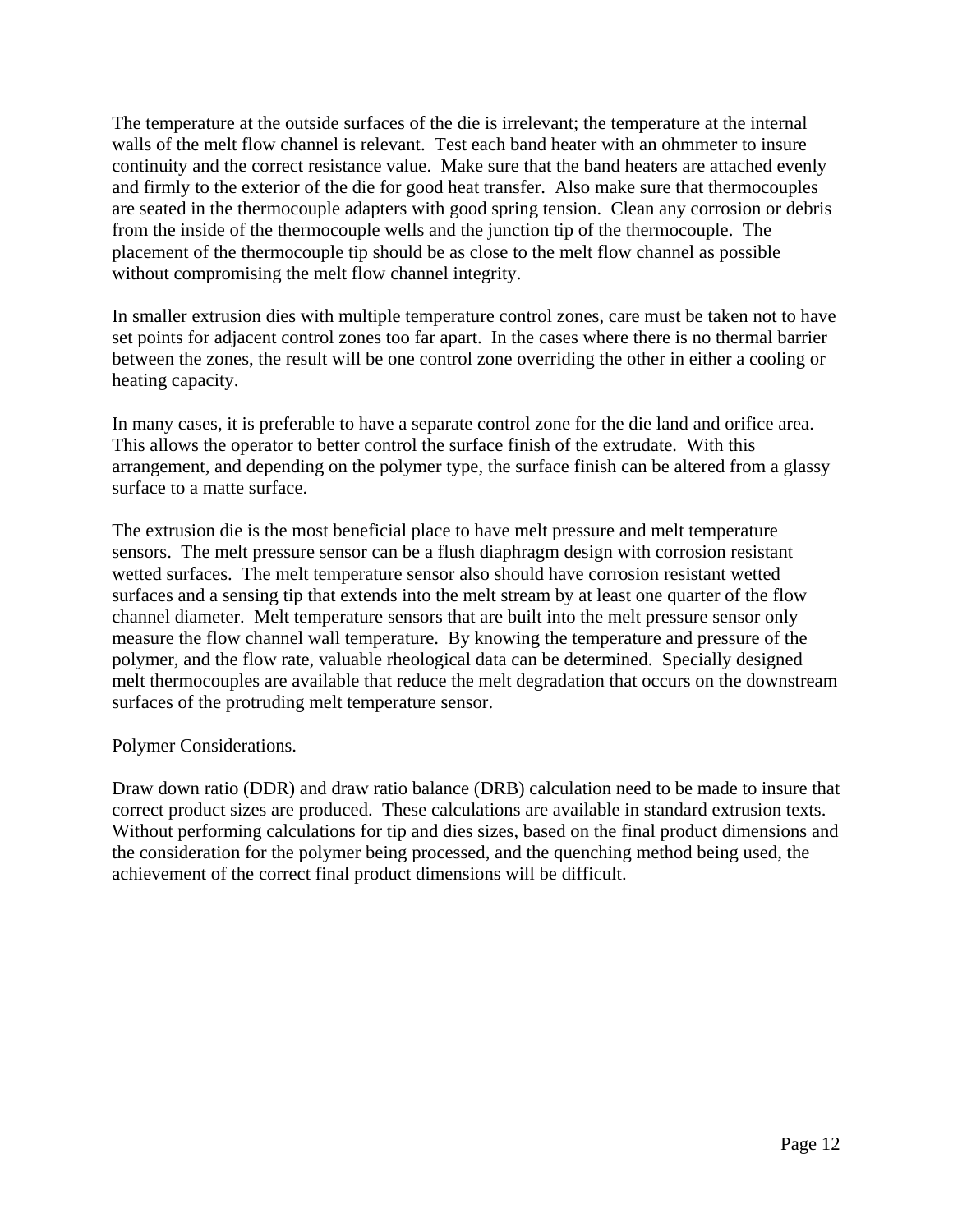

The draw down ratio (DDR) is simply the ratio of two areas. The first area is the annular exit area of the die assembly, produced by the tip outer diameter and the die inner diameter. The second area is the cross-sectional area of the final annular extruded product. This calculation dies not take into account the die (extrudate) swell as the melt emerges from the head assembly exit annulus. The draw down ratio can be a low as 1:1 in the case of certain profile extrusion processes, to as high as 100:1, as in the case of small diameter fluoropolymer tube extrusion. More often, ratios of 1.5:1 to 5:1 are found.

$$
DDR = \frac{Dt + Dd}{Do + Di}
$$

The draw ratio balance (DRB) is a ratio of ratios. The first ratio is the comparison between the inner diameter of the die, and the width of the annular gap between the die inner diameter and the tip outer diameter. The second ratio is the comparison between the outer diameter of the final product, and the wall thickness of the final product. Draw ratio balance is a description of how the wall thickness of the extrudate is going to need to change during its time in the air gap, between the annular die exit, and the final extruded product. A DRB value of 1 indicates that the wall thickness of the extrudate as it exits the die orifice, compared to the die inner diameter, is the exactly same as the wall thickness of the final product, compared to outer diameter of the final product. No additional drawing of the extrudate wall is taking place in the air gap. Usually a DRB value slightly greater than 1 is used, for example: 1.04, or 1.06. This means that as the extrudate is drawn through the air gap, not only will the outer diameter of the extrudate be decreasing, but the wall thickness will need to draw down a little more. This calculation again does not take into account the die (extrudate) swell. It is possible, in rare occasions, to have a DRB value calculated as being slightly less than 1, if there is sufficient die swell taking place at the die exit.

$$
DRB = \frac{Dd}{Do}/Dt}{D\rho}
$$

It is also helpful to be aware of the difference between the melt state density of the polymer, and the solid state density. All polymers shrink during cooling and solidification. For example,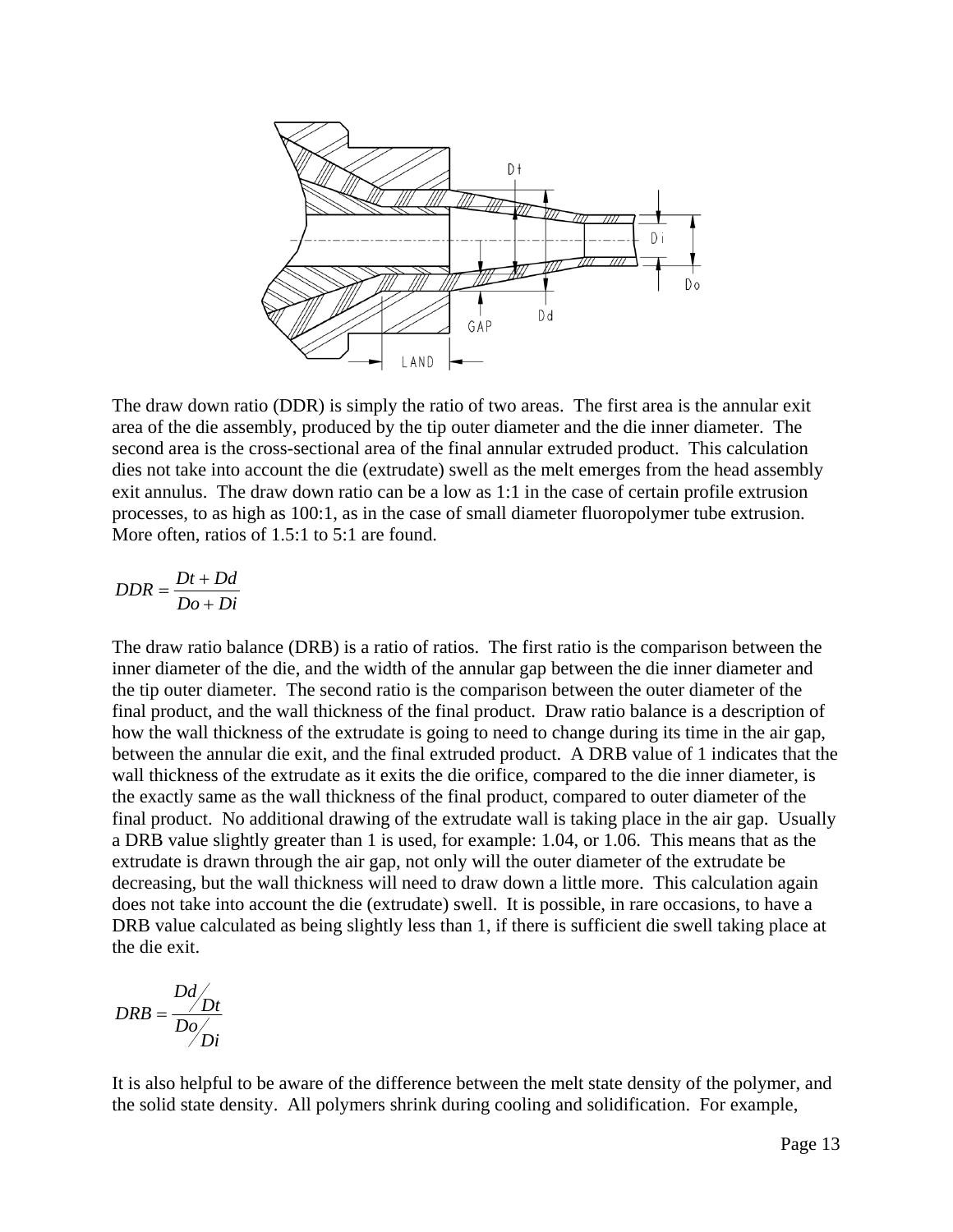HDPE can have a solid state density of .94, but can have a melt state density of .74, that's a 27% shrinkage factor that should be taken into account during operator calculations.

Tip and die exit land lengths are usually defined as a ratio between the actual land length, and the annular gap between the die inner diameter and the tip outer diameter. In wire coating processes, land lengths are usually short, i.e. 1 to 3 L/D. In tubing, pipe and profile applications, longer land lengths are found, i.e. 8 to 10 L/D. Longer lands promote melt flow stability and reduce the amount of die swell and die drool. The costs of longer lands include higher melt pressures, higher heat and shear histories, and greater manufacturing costs. The rudimentary rule of thumb is that you want the land lengths on the tip and die to be as short as possible, while giving you the final product characteristics you require.

Extruded annular products maintain their shape during cooling either by applying internal air pressure during free extrusion into a quench tank, or by the application of external vacuum as applied with a vacuum quench tank. With the rare exception of complex internal cooling processes, extruded annular products are cooled from the outer wall, inward to the inner wall of the extrudate. The thermal conductivity of the extrudate defines the fastest rate that the extrudate can be cooled. There can be extraordinary cooling methods with high thermal transfer capacities, applied to the outside of the extrudate; still, the heat will only move out of the extrudate at the rate of its thermal conductivity.

All polymers their own set of processing characteristics. These characteristics include: melt temperatures, critical shear rates, abrasion levels from additives, moisture absorption levels, corrosive degree, weld line and melt fracture sensitivity, melt degradation sensitivity, and processing viscosities. These kinds of characteristics are available from the individual polymer manufacturers in their processing guides.

Polymer Interactions And Flow Concerns.

## Weld Lines.

The parting line, weld line, or flow line is the unwanted defect caused by temporarily interrupting by separation, the polymer melt flow stream by the presence of a physical obstruction. In many instances, it is unavoidable to have connecting members in die flow channels that temporarily divide the polymer flow. Looking at the molecular level, the oriented and stressed molecules in the flow are separated from each other, flow along the surfaces of the obstruction, and then reunite at the trailing edge of the obstruction.

Polymers are long chain molecules that get their strength from their natural, equilibrium molecular entanglements. Any time that a polymer flow is separated, or split by an obstruction, and then rejoined after the obstruction later in the flow channel, the earlier entanglements have been broken, and need time under pressure and temperature to return to an equilibrium, entangled condition. Usually the time needed to return to the equilibrium condition is much longer than what is acceptable in an extrusion head. So their remains a weld line effect, or weakness in the wall structure of the extruded product in the radial direction, and extending along the length of the product, any time the melt flow has been spit, then later rejoined.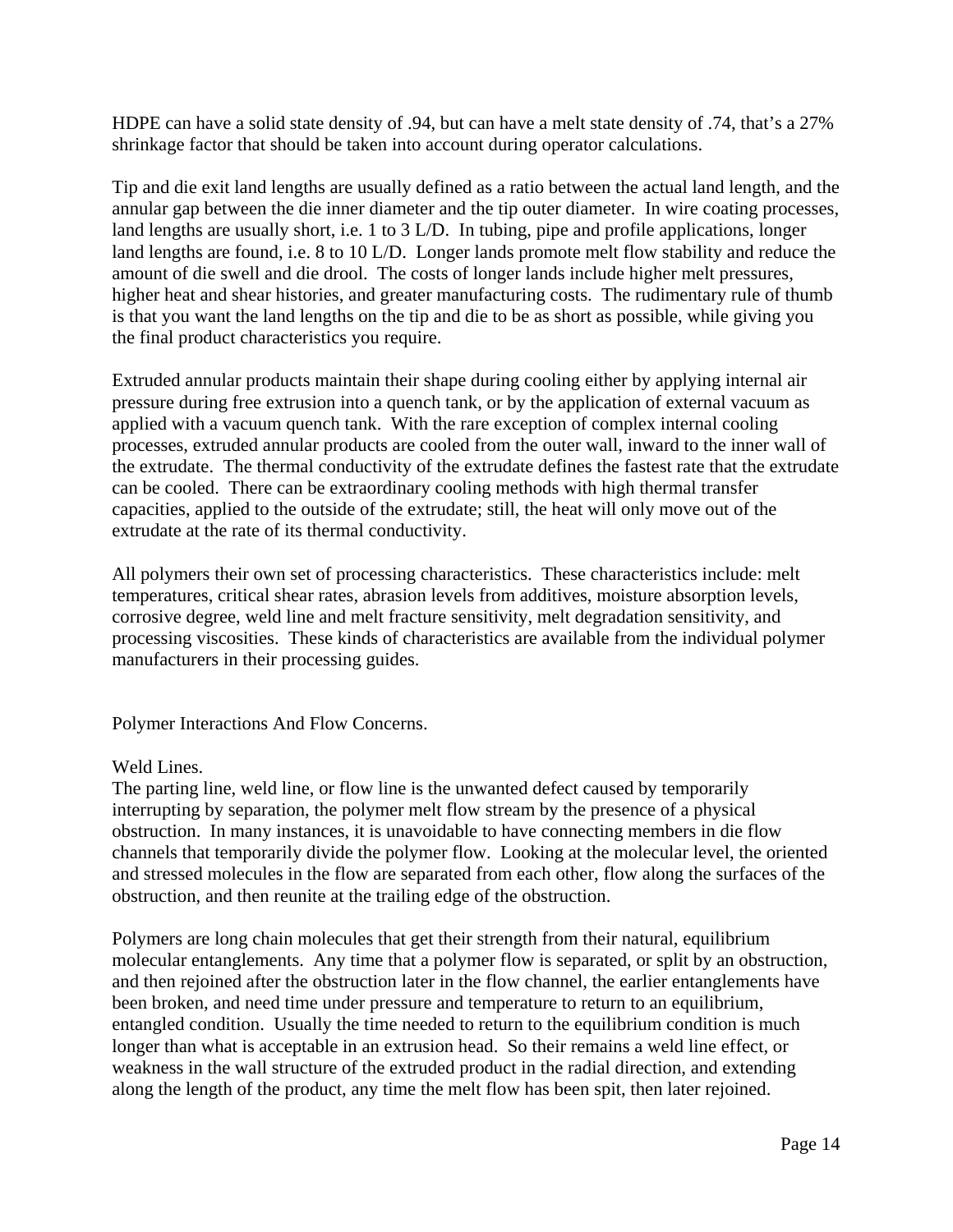The substantial increase in stress produced by the elongational flow in the molecules close to the intruding surface causes alignment of all the involved molecules in the direction of flow. The contributing effect, because of the relatively low local viscosity and the short residence time, is mostly irreversible. Visible to the naked eye and, if not, by observation in polarized light, is a sharply defined line, which when tested under impact or tensile loads proves to be significantly weaker that the adjacent areas.

There are five options available to partially or completely solve the situation. One, eliminating the flow obstruction as in a spiral design die virtually eliminates the problem. Second, an increase in melt temperature will increase molecular motion by lowering the melt viscosity, bringing about a partial improvement. Third, increasing substantially the resistance to flow downstream from the obstruction will have a healing effect. Fourth, a combination of increasing downstream melt pressure, melt temperature, and melt residence time will show an cumulative effect equal to the sum of the partial effects. Fifth, introducing downstream mixing elements, or division of partial streams that are reunited in different geometric planes will effectively dissipate the effect of the flow obstruction.

Sharkskin, Melt Fracture and Draw Resonance

Two types of phenomenon that produce non-uniform extrudate diameter are common. One is the extrudate surface deterioration, with severity ranging from a simple roughness, (sharkskin) to random helical configurations or gross distortions (melt fracture). The other type is more cyclic in nature, pulsations in the extrudate diameter, called "draw resonance". The occurrences of these two types of instability are produced by different processing conditions. Melt fracture starts to occur at some critical melt throughput rate, even without extrudate stretching or drawing. Draw resonance occurs only during extrudate stretching or drawing. Both melt fracture and draw resonance produce a decrease in extrudate quality which will often limit productivity.

Sharkskin and melt fracture are usually aggravated by deficiencies in the extrusion die design. The die entrance geometry as well as the L/D ratio of the die pin and bushing contribute to the occurrence and severity of melt fracture. When a critical value of shear rate or shear stress is reached, the extrudate surface becomes rough, and distorted, limiting the product quality and production rate. Melt fracture effects are most often seen with the extrusion of polyolefin and fluoropolymer resins.

Possible sharkskin/melt fracture explanations include:

- Tensile failure
- Buckling of the extrudate
- Stick-slip phenomena of the polymer on the die surfaces

There is no singular mechanism experimentally defined that provides the main cause. Both the entrance angle and the L/D of the die tip and bushing effect the severity of the melt fracture. Smaller entrance angles and larger L/D values help to reduce the phenomenon. As the entrance angle of the die decreases, so does the un-oriented melt in the relatively "dead" space at the corners. Increasing the flow line homogeneity decreases the melt fracture. It has also been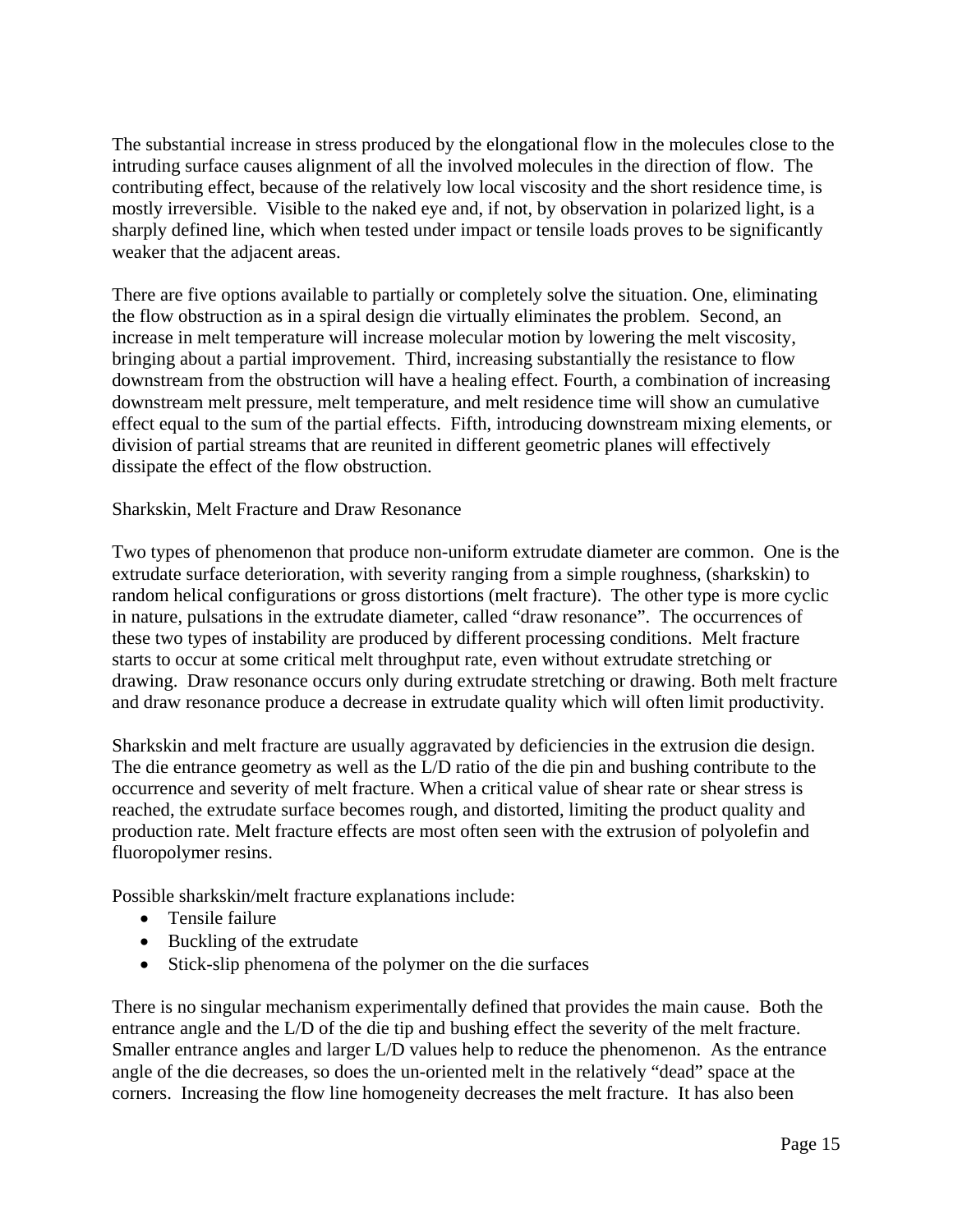determined that the greater the fluid elasticity at the die exit, the more severe the distortion will be when the shear rate exceeds the critical value. For more information see section 6.4 Rheology, Cogswell [xx] and Macosko [xx].

It is possible to modify the shear rate at which melt fracture occurs by the small addition of additives that act as melt lubricants. A small weight percentage (5%) addition of PE in PS can double the shear rate onset of melt fracture. This is significant in that the presence of a small amount of additive can allow greater throughput rates before melt fracture takes place. By decreasing the elasticity of the resin a higher critical shear rate value results. Changing the melt temperature has been used often as a quick remedy for avoiding melt fracture.

## Draw Resonance.

As mentioned earlier, draw resonance is most interesting, and distinct from melt fracture, because it occurs only when the draw down ratio and/or draw down rate reaches a critical value at a fixed throughput rate (see Baird and Collias [xx]). The severity of draw resonance increases with increases in the draw down ratio and/or rate until the extrudate breaks.

There seems to be a relationship with melt fracture and draw resonance. If a melt fracture condition is occurring, increasing the draw ratio will decrease the melt fracture appearance. It is interesting to note that even though melt fracture is produced by events and conditions occurring in the extrusion die, the appearance of the melt fracture can be nearly eliminated by increasing the draw down rate. But once draw resonance is reached at the critical stretch ratio, any further increase in the stretch ratio also increases the pulsation severity of the draw resonance. The appearance of draw resonance is not related to the onset of melt fracture.

The die geometry and method of cooling does have an effect on draw resonance. The higher the melt temperature, the longer the L/D of the die set, the smaller the entrance angle of the die, and the slower the cooling rate of the extrudate, the less pronounced the draw resonance effect will be.

## Die (extrudate) Swell.

Polymer melts exhibit an increase in cross-sectional area whenever they emerge from extrusion dies. This phenomenon is called die swell, or more correctly, extrudate swell. Extrudate swell is physically a function of:

- Die geometry: that is, diameters, lengths, entrance angles
- Flow kinetics: the average flow rate
- Body forces and surface tension: usually negligible for polymeric melts
- Fluid properties: density, viscoelasticity, flow-induced crystallinity, phase formation, etc.
- Die wall temperature, melt temperature, ambient temperature, heat transfer coefficients, and thermal conductivity
- Boundary conditions such as slip at the die wall.

The most important contributors to this effect have been found to include:

- Sudden elastic recovery at the die exit
- Memory of the die entrance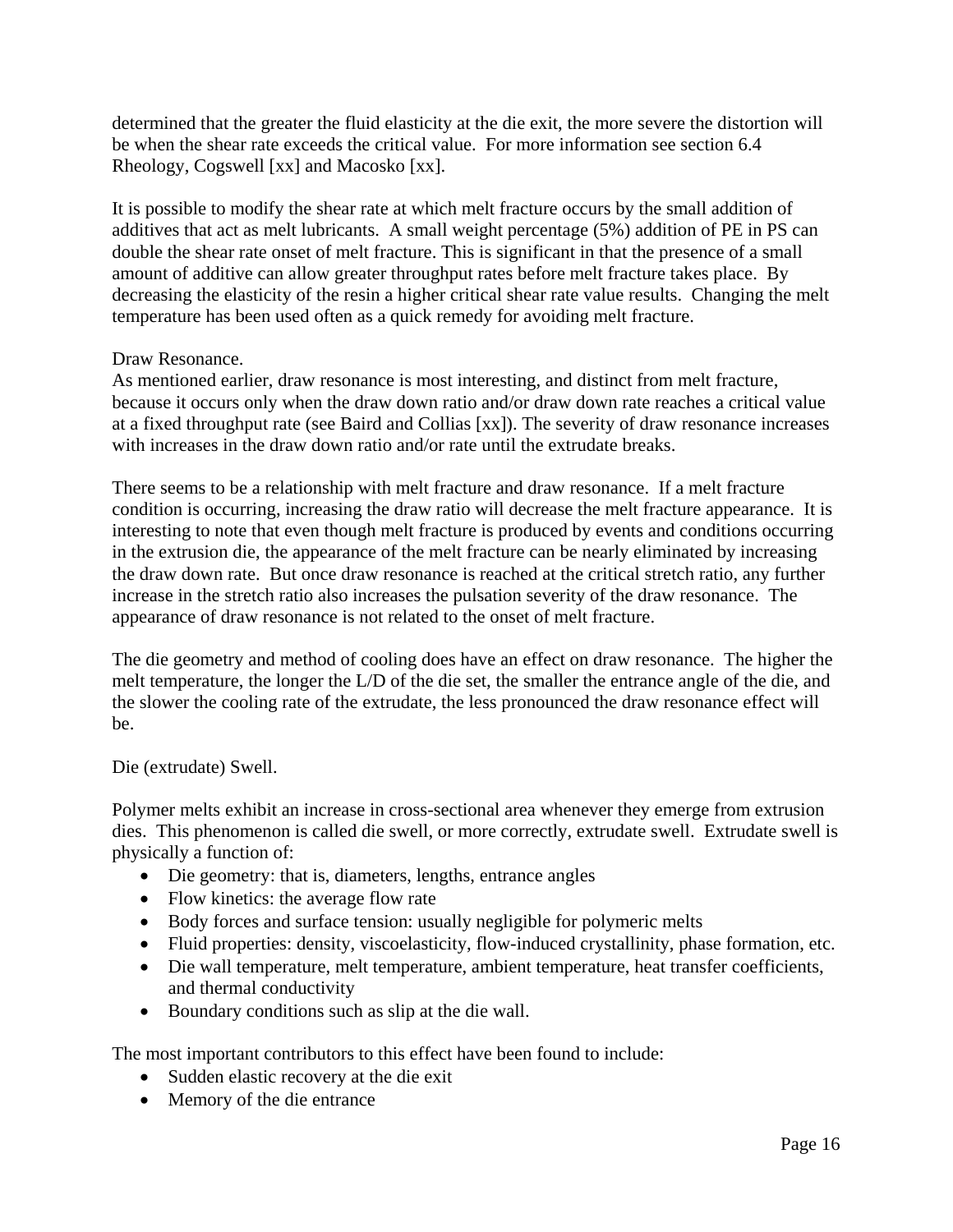- Stress relaxation
- Viscosity variation due to temperature.

When observing the thermally induced swelling, caused by a cold die wall, the viscosity is greater near the wall and the fluid tends to move more slowly than the fluid near the center. For more information about the various extrudate swell mechanisms see Tanner [xx].

One theory of the resultant swelling considers the outer layer in tension and the inner layer in compression. Rarely does the resin flow temperature profile have a chance to become fully developed to a parabolic profile. The length usually required to attain fully developed temperature profile is on the order of several thousand die diameters or die gap widths. At the die exit the temperature profile is likely to vary between the die wall (externally) imposed value and maximum at a short distance from the wall, and a local minimum near the flow centerline. Even so, altering the melt temperature and die temperature can have a pronounced effect on extrudate swelling, and the associated phenomenona of draw resonance and melt fracture.

In polymer melt extrusion from relatively long dies, fluid memory is negligible. Extrudate swell from very short dies (memory of entrance) is difficult to calculate numerically. There have been cases where laser gauging systems have been installed at the die exit to measure the maximum diameter of the melt cone as it emerges from the die orifice. The increase in diameter of the melt cone from the die bushing diameter is the extrudate swell.

Longer die land lengths reduce die swell and die build-up, increases extrudate orientation, reduces the possibility of pinholes, and improves the shape definition of the extrudate. The cost of longer land lengths is increased difficulty of manufacturing, higher die pressures, and increased susceptibility to mechanical damage.

Tip and Die Drool, or Buildup.

"Die drool" or "die build-up" is often experienced in extrusion coating applications, but can also be found in tube extrusion processes. When die drool occurs, excess resin accumulates around the die exit bushing, and sometimes around the die pin end. As time passes, pieces of the drool attach themselves to the extrudate and are transported downstream with the product. The buildup process then recurs. The build-up and break-off process can be either periodic or intermittent. The appearance of the build-up material attached to the extrudate surface can often render the quality of the product unacceptable. If the event is taking place with clear or translucent resins on the inside diameter surfaces, the defect can be found by visual inspection. If the processed polymer is opaque, the event may be taking place on the inside product surface without observation. This event can be significant enough, especially with smaller tube inside diameters, that the inside diameter can be completely occluded, rendering the product useless.

Resin degradation or resin ingredient separation can contribute to die drool. The degraded resin, processing aids, or compounded ingredients seem to have an affinity for the die pin tip and bushing face.

Die build up is related to die swell, the behavior of the polymer as it exits the die annulus. Any time that a large die swell condition exists, the condition for increased die build-up is produced.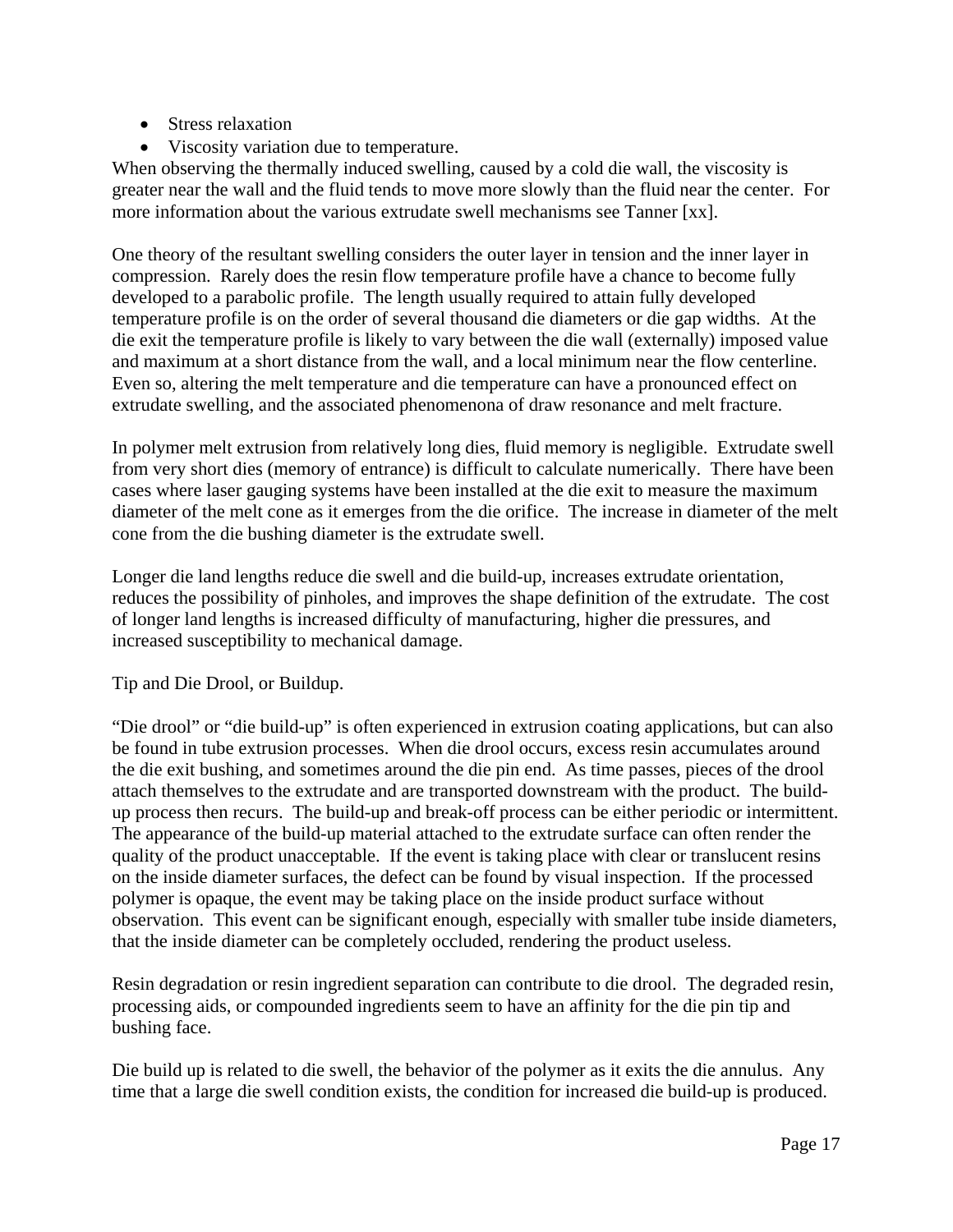If sufficient draw-down of the extrudate takes place in the air gap, the value of the die swell can be reduced, also reducing the die build-up amount. Any activities that reduce the possibility of resin contact with the front faces of the die bushing and pin will help to reduce die build-up. Longer die lands and higher melt viscosities will help in reducing die swell and consequently reduce die build-up. For more information, see Giacomin and co workers [xx, xx]. The presence of draw resonance or melt fracture can compound the die build-up problem. Some resin compounds secrete their constituents in the form of die build-up. Die bushing and pin edges should be kept sharp end nick-free in order to provide a clean transition of the melt stream from being constrained by the die wall surfaces to free surfaces in the melt cone area.

Tip and Die Edge Conditions.

It is important that the die exit edges be maintained as sharp, crisp edges. Any dents or nicks in these edges will be sources of extrudate lines and resin degradation. Preventative maintenance and general good care is needed to maintain these important exit edge conditions.

Matte and Gloss Product Surfaces.

As the extrudate emerges from the die assembly, it can have a range of surface appearances. In clear products, the inner wall surfaces can sometimes be observed and characterized. Usually, the cooler the melt temperature, the more matte the extrudate surfaces will be. With higher the melt temperatures, the extrudate surface will have more gloss. When a matte exterior surface is needed, but higher melt temperatures are used, an air ring can be applied to the extrudate exterior while in the air gap to cool or frost the outer surface prior to entering the quench tank or vacuum tank.

Gels, Unmelts, And Foreign Particles.

Gels and unmelts are usually a bigger problem in film or sheet manufacture due to thin walls and clear resins. With small extruded medical products the thin wall thicknesses and often clear resins allow gels to becomes more apparent. Definitions: a gel is a visual, and often a surface defect caused by differences in the refractive index of a portion or a point in a resin with respect to the resin adjacent to it. Due to the flow patterns, they often appear as elongated ellipses called "fish-eyes". They can be caused by:

- High molecular weight resin particles
- Cross-linked resin fragments
- Degraded resin, dissimilar resins, or
- Other foreign material contamination.

If the "gel" is high molecular weight resin dispersed in a lower molecular weight resin, or, if the "gel" is cross-linked resin, the flow patterns will usually form an elongated ellipse, often with a dark fragment in the center of the ellipse.

If the "gel" is dirt or foreign material such as silicas used in catalyst, or inorganic material, or additives, or regrind, this source most often forms the gel with the dot in the center that can be found under visual magnification.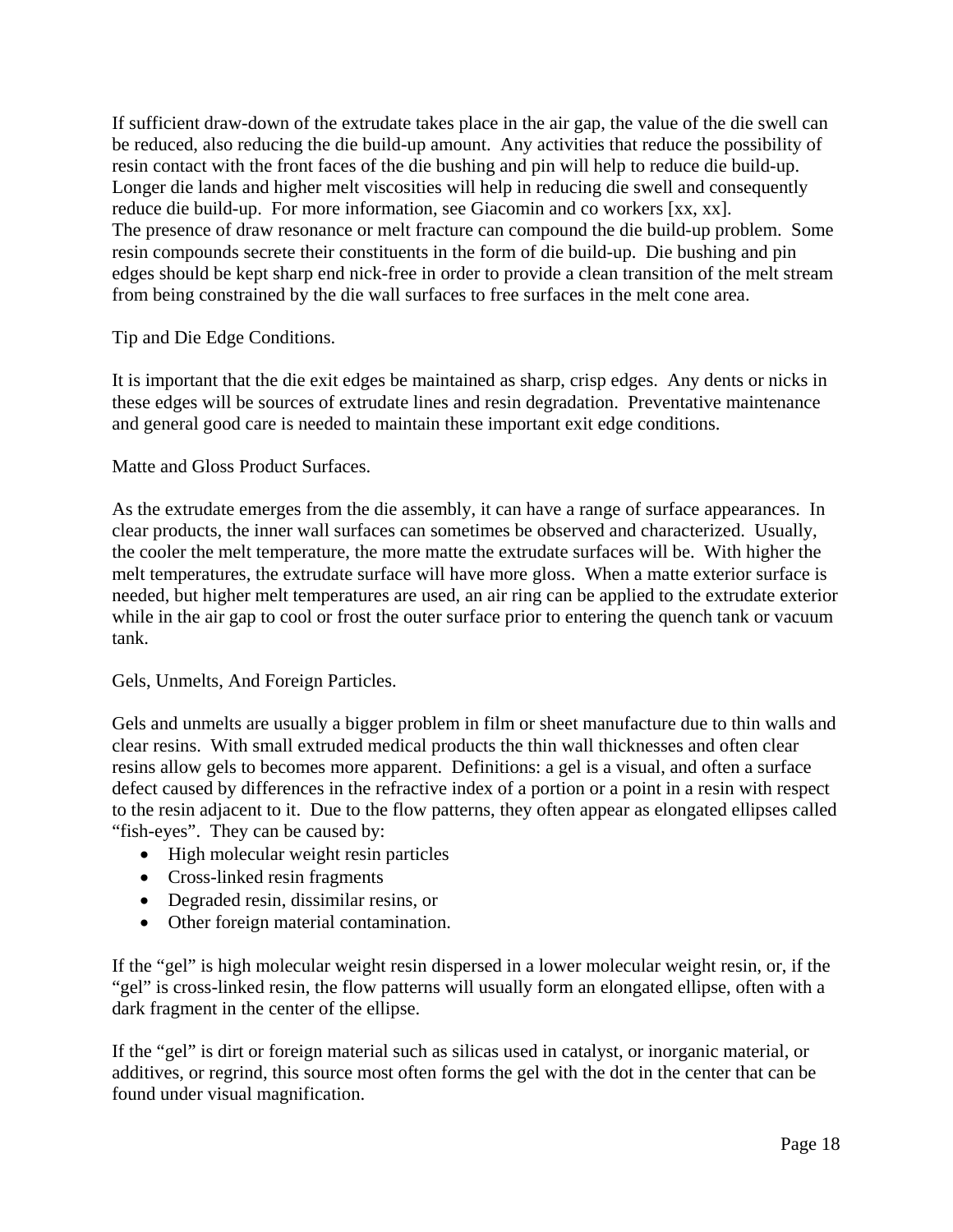The cause of gels is most often not produced by the die head. More often the cause will be further upstream in the extrusion system. The contribution to gels made by the die head will most often be from degraded resin. Die head environments that help produce gels will often be areas of flow stagnation, either from flow paths that prevent plug flow, or joints in the die construction that produce cavities or ledges.

If gels are found, localizing the contributing source is preeminent. Gels can be inherent in the resin, produced in the extruder, or produced in the die head. The energy required to molecularly break down a gel is high. Shear stresses as applied in the mixing section of a feed screw, porous metal or screen filters, can dislodge and disrupt the molecular agglomeration. Pressing out thin films of the polymer pellets prior to extrusion that are examined under a microscope can be a good inspection parameter for incoming raw material. Polymer can also be examined as it flows out from the extruder adapter, with the die removed, to further isolate the source of the gels.

Screen packs can take out large agglomerations, dirt, etc. They usually cannot diffuse fish-eyes or gels to the degree that a bad quality resin can be converted into a good one. A fine screen pack can also produce problems. Depending on the type of gel and its tendency, the gels may merely be filtered and accumulate in the pack until the back pressure increases sufficiently to force them through the pack in a surge, creating an intermittent condition.

Temperature also plays a significant role. High temperature assists in the softening of the high molecular weight materials so that it can be dispersed to the point that it is no longer distinguishable.

The best advice is to first clean up any process, screws, handling methods, die heads, stagnation areas, hot spots, etc. Second, try to identify the type of fish-eye or gel, its frequency, and its resin source. For more information, see Extrusion Solutions keyword 'gels' [xx].

## Melt Orientation.

Low modulus of elasticity values can be produced in a situation where excessive draw-down of the extrudate takes place. Elasticity in extruded products comes from the random orientation of the polymer chain molecules. When a tensile stress is applied to the product, the molecular chains uncoil in the direction of the stress application. In high draw-down conditions the molecular chains are extended, or oriented in the direction of the draw-down. When the product is quenched, the polymer chains are held in this extended condition. If the molecular weight is low enough, the product can shrink in the axial direction after quenching, increasing the product outside diameter and reducing the inside diameter. If the molecular weights are higher, the polymer chains are frozen in the extended condition. In this condition, there is less uncoiling or extending available to the polymer chains. This creates the low elasticity properties.

Low modulus of elasticity values can be countered by:

- having higher melt temperatures, allowing the molecules to relax while in the air gap
- reducing the overall rate of extrusion; and
- decreasing the draw down ratio from the die orifice size to the final product size.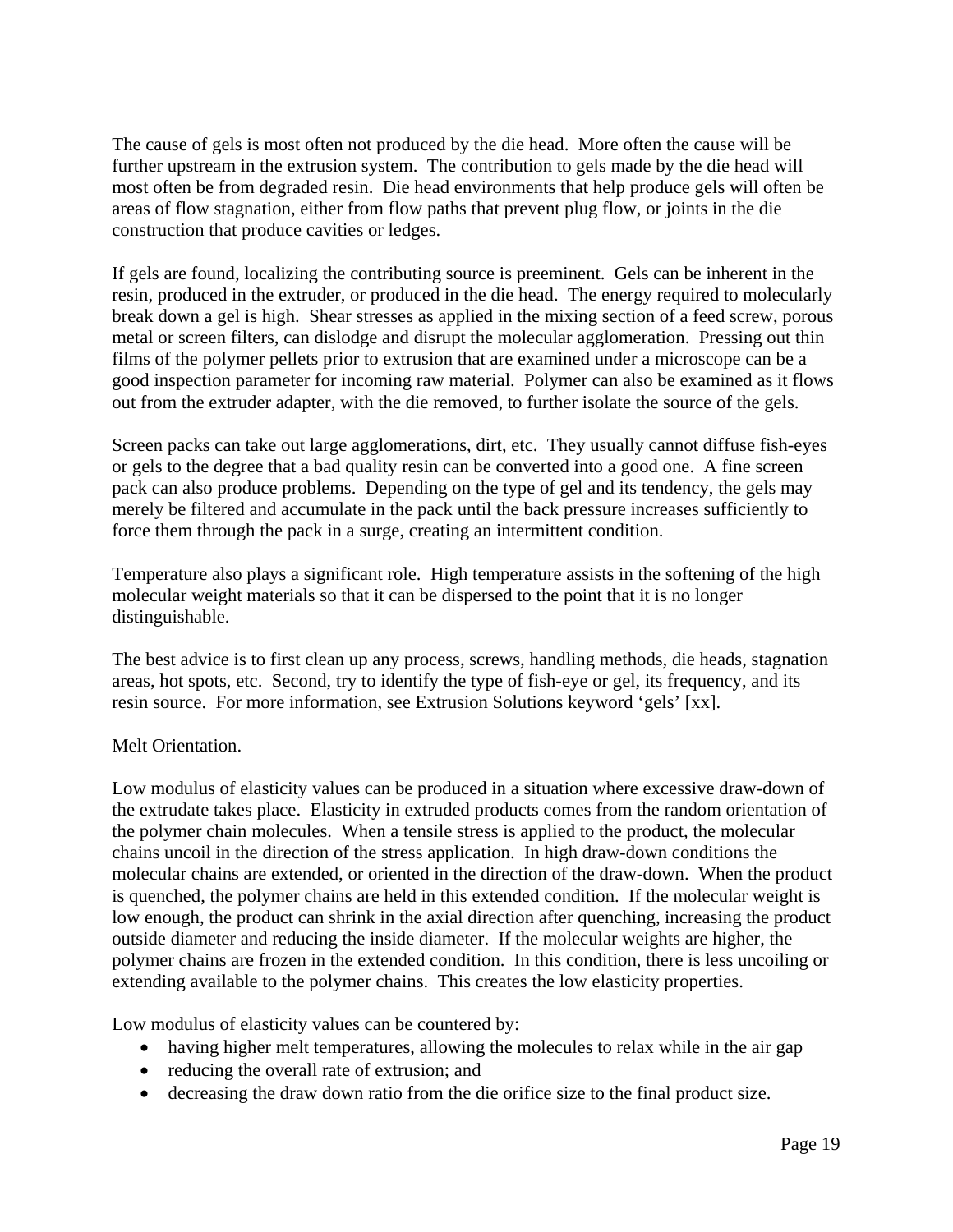In some cases the product can be annealed while under physical constraint after it has been quenched in order to allow molecular relaxation and restore a degree of elasticity. Polymers get much of their tensile strength from their average molecular weight value. High shear rates or high temperature conditions can deteriorate the molecular weight values by actually breaking down the polymer chains. Tensile strength values can be restored by reducing the melt temperatures in the die, and reducing the shear stress that is imparted to the melt flow.

Low burst pressure of an extruded product is usually a result of molecular degradation that reduces the overall strength of the material, or a localized weakness in the wall of the product from a weld line produced in the die. In conventional cross-head dies, one or two weld lines are produced. In spiral distribution cross-head dies the weld lines are dispersed very evenly around the product perimeter and dissipated. In in-line dies, the spider legs that support the mandrel pin produce the most definitive weld lines. If sufficient temperature and pressure over time are applied, much of the weld line effect can be eliminated.

The resin family also has a great effect on the healing of weld lines. For example, polyurethanes and styrenics display a good healing of weld lines. Polyolefins heal quite poorly after exposure to melt stream division.

## Die Flow Surface Finishes.

Die melt flow surface finishes should be maintained at a 16 micro-inch level or better. This can be described as a near-mirror finish. Good surface finishes in these areas promote uniform melt flow, with less opportunity for melt stagnation and degradation. Keep in mind that rough surfaces will also contribute to a highly parabolic melt flow velocity profile. It is more desirable to have a plug shaped velocity profile than a parabolic velocity profile. The parabolic velocity profile promotes shear gradients through the melt flow section than can create significant melt viscosity differences through the melt flow section. What is actually more important that flow surface finish values, is flow surface finish consistency throughout the flow channel areas. Variation in flow surface finishes from place to place around the flow channels will cause more problems with product consistency than flow surface finishes that are uniform about the die, but are of a lower or higher value than may be optimum.

With a parabolic or a plug velocity flow of resin in a melt flow channel, the velocity profile indicates a "zero" velocity at the wall. This initially seems to indicate that resin should be burning and degrading on the melt flow surface on a continuous basis. On a molecular level, the die surfaces are "rough", even with a mirror finish on the die, due to the crystalline grain structure boundaries of the metal. The reason that the resin does not degrade on these surfaces is because it is the "net velocity" of the resin at the wall which is zero. As resin molecules flow across the peaks, valleys and pockets of the "smooth" surface, there is an exchange of resin molecules that enter and exit these pockets from a variety of different directions, yielding a "net" velocity of zero, but still permits an exchange, or flow of resin molecules. This is how the melt velocity at the die walls can be called "zero" without observing resin degradation.

Die (extrudate) Lines.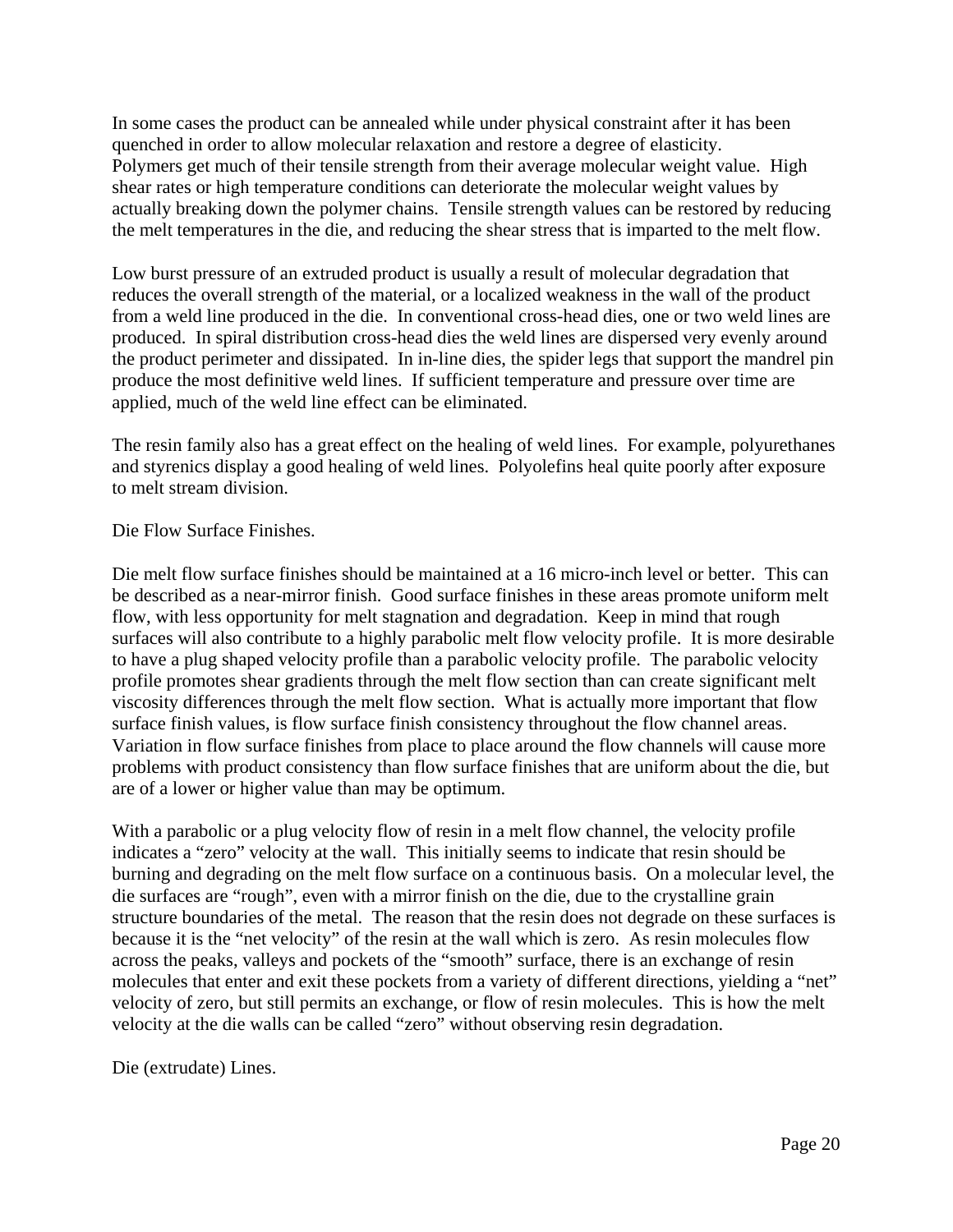When axial lines are found on the extrudate surfaces, they are called "die lines". These lines can be created at the die, but can also be produced on the extrudate during the quenching process. In actuality, this effect should be called "extrudate lines", not "die lines". This effect can be caused by inadequate surface finishes on the melt flow surfaces in the die near the exit, die pin and bushing edge conditions, or even die build-up.

Maintenance Procedures and Calibration.

Extrusion die components and assemblies are generally quite expensive and easily damaged. Training of operations personnel is critical. Even copper tools can cause surface and edge damage. Wooden popsicle sticks and shish kabob skewers are very popular among extrusion technicians, as they allow flow surface scraping without causing surface damage.

Preventative maintenance schedules should be kept, just as those in the injection molding industry do as part of their common practice, and preventative maintenance schedules.

Maintain and follow careful assembly and disassembly procedures. Assemble die pins and bushings with guide rails to prevent flow surface and edge damage.

Don't drop die parts. A multi-lumen mandrel tip can cost thousands of dollars to repair or replace. Plan on several key spare parts in case of damage and to allow for recirculation of components.

Melt evaporation in a fluidized bath of aluminum oxide particles at 800-850°F can clean delicate die components without physical impact damage. Although cleaner baths can clean intricate parts well, periodic attention needs to be given to the area of neutralizing acidic residues that may form in the bath.

Always use a high temperature anti-seize lubricant on all threaded surfaces.

Strictly follow calibration procedures for the thermocouples and pressure transducers. If you currently do not have calibration procedures for these items, establish them as soon as possible.

Preventative maintenance procedures that cover everything from polishing melt flow surfaces to transducer calibration will allow the process to run smoothly and efficiently.

Safety.

One positive safety characteristic of extrusion dies is that they usually don't have any motorized moving parts.

Electrical heating elements are always a major concern. Heating elements should always be equipped with grounding leads to prevent operator injury from high voltages. Heating elements are usually powered by 240 or 480 volt sources, which can lead to fatal injury if proper electrical procedures are not followed.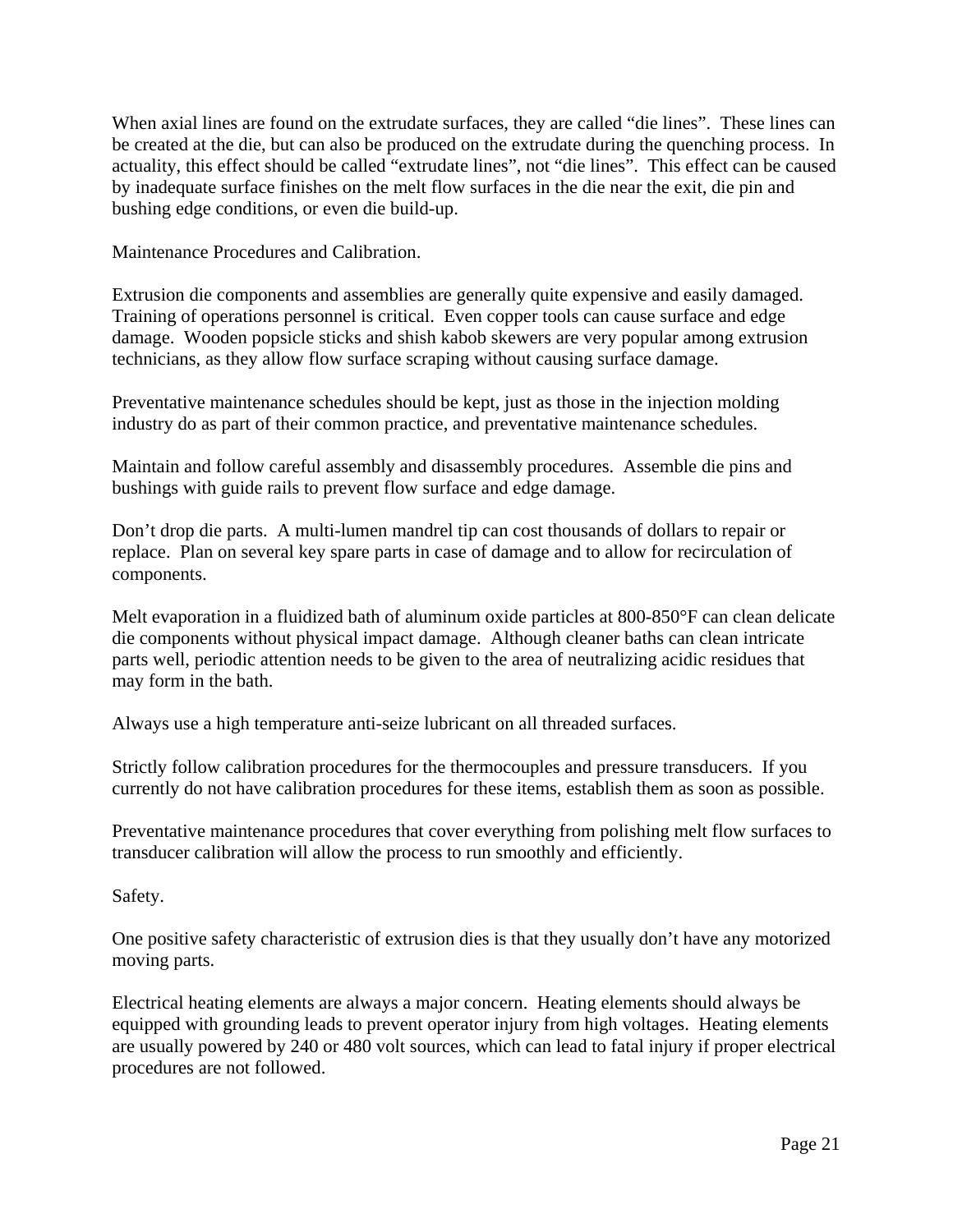## High metal temperatures, burns, fumes

Skin contact with hot die components can lead to severe burns. Always wear hot mill gloves that will allow continuous contact of an operator's gloved hand on the die assembly. Heat resistant aprons and arm covers can protect the torso and arms of the operator, especially when disassembling a die or cleaning the hot die components. Many polymers can give off fumes when in the melt state that can be extremely harmful to breathing passages and eyes. Sometimes surface contact of certain polymer fumes with skin can be hazardous. Always have copies of the polymer MSDS sheets (Material Safety Data Sheets) from the polymer manufacturer and review them with the company safety officer to make sure that the proper equipment, supplies, and ventilation exists for safe processing of the polymer.

Weight impact. Die assemblies and components can be very heavy. If dropped, not only can their be component damage, but also impact injury to the operator. Wear safety shoes and use a crane or hoist for heavy parts. Working together with another operator is always helpful to prevent personal injury.

Pressurized molten polymer, eye protection and face shields. Always wear eye protection or face shields when working around an operating extrusion die. The internal fluid pressures and extruder barrel head pressures are high and can create a dangerous environment with flying objects, like bolt heads, or even the spray of a liquefied polymer from a loose sealing joint.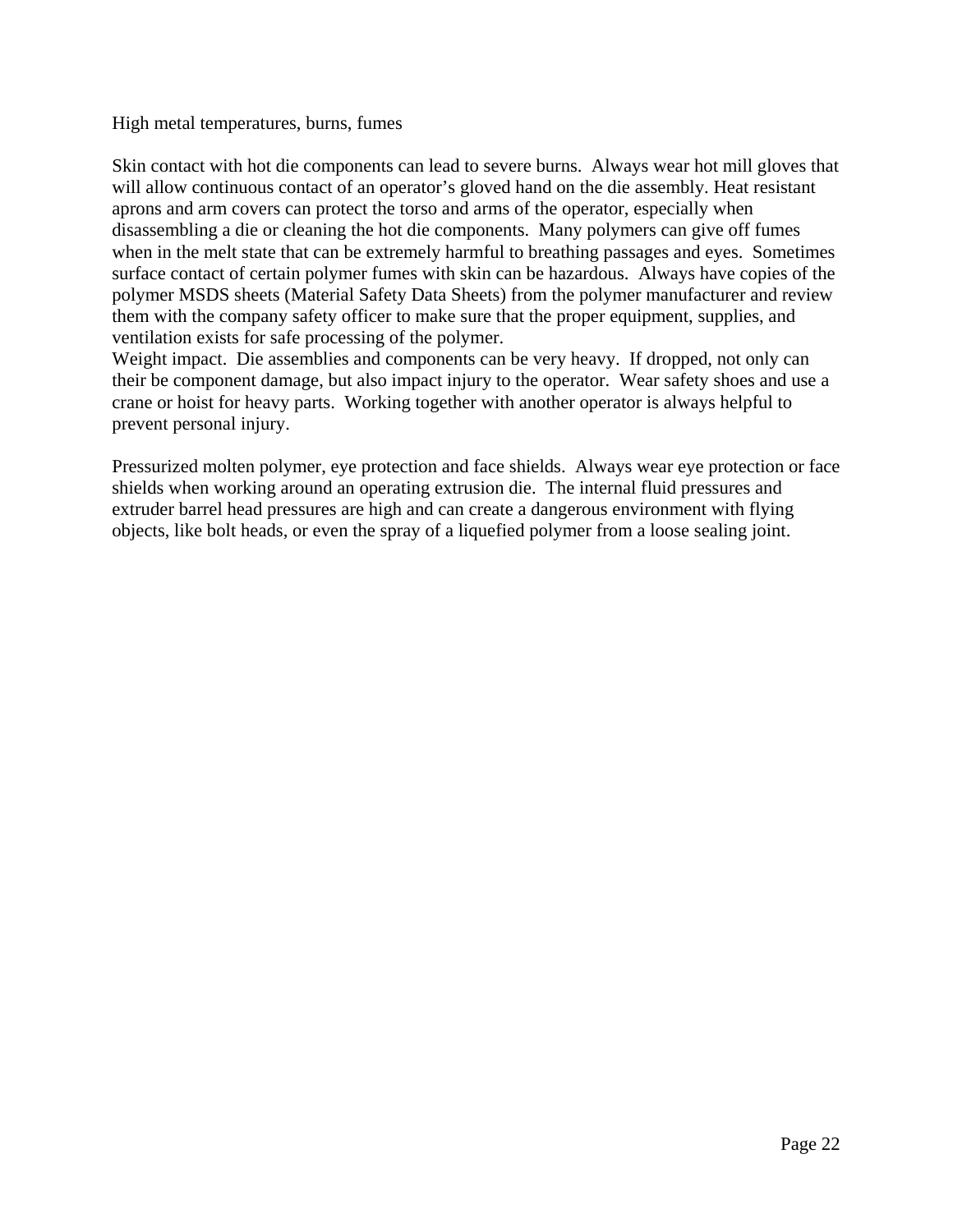Troubleshooting.

| Problem                                                        | Cause                                                                   | Solution,                                                            |
|----------------------------------------------------------------|-------------------------------------------------------------------------|----------------------------------------------------------------------|
| Polymer leakage.                                               | Damaged seal surfaces.                                                  | Refinish seal surfaces to 32                                         |
|                                                                |                                                                         | micro inch finish and flatness of                                    |
|                                                                |                                                                         | $+/-$ 0.001 TIR maximum.                                             |
|                                                                | Seal surface deformation under                                          | Reinforce or increase the number                                     |
|                                                                | pressure.                                                               | of clamping locations. Increase                                      |
|                                                                |                                                                         | clamping wall thicknesses.                                           |
|                                                                |                                                                         | Possible clamping design change.                                     |
|                                                                |                                                                         | Add seal mechanism such as                                           |
|                                                                |                                                                         | gasketing or o-rings.                                                |
|                                                                |                                                                         |                                                                      |
|                                                                | Insufficient clamping forces.                                           | Review bolt torques. Torque                                          |
|                                                                |                                                                         | should be 75-80% of full torque<br>rating. Retorque after heating.   |
|                                                                |                                                                         | Torque bolts in criss-cross                                          |
|                                                                |                                                                         | pattern.                                                             |
|                                                                |                                                                         |                                                                      |
|                                                                | Leak paths from thermal                                                 | Confirm inner and outer                                              |
|                                                                | expansion.                                                              | diameters. Confirm thermal                                           |
|                                                                |                                                                         | expansion values. Verify                                             |
|                                                                | Flow surface finish variations.                                         | materials of construction.                                           |
| Preferential melt flow at one<br>location of the die exit. Not |                                                                         | Verify surface finish consistency<br>at multiple flow channel        |
| related to wall centering                                      |                                                                         | locations. Refinish as needed.                                       |
| adjustment.                                                    |                                                                         |                                                                      |
|                                                                | Die or melt temperature                                                 | Confirm heating consistency with                                     |
|                                                                | variations.                                                             | contact pyrometer on the                                             |
|                                                                |                                                                         | assembly surfaces. Confirm melt                                      |
|                                                                |                                                                         | temperature consistence about                                        |
|                                                                |                                                                         | the die exit if possible. Insure<br>even heating and temperatures.   |
|                                                                |                                                                         |                                                                      |
|                                                                | Flow channel geometry                                                   | Visually inspect and measure                                         |
|                                                                | variations.                                                             | flow channels and joint areas for                                    |
|                                                                |                                                                         | physical size differences. Correct                                   |
|                                                                |                                                                         | and damage or manufacturing                                          |
|                                                                |                                                                         | variances.                                                           |
| Die (extrudate) lines.                                         | Scratches on the flow surfaces of<br>the tip and die in the land areas. | Visually inspect flow surfaces for<br>consistency. Repair any visual |
|                                                                |                                                                         | imperfections.                                                       |
|                                                                |                                                                         |                                                                      |
|                                                                | Damage to the exit edges of the                                         | Refinish tip or die exit edges to                                    |
|                                                                | tip or die.                                                             | sharp and uniform about the                                          |
|                                                                |                                                                         | diameters.                                                           |
|                                                                |                                                                         |                                                                      |
|                                                                | Die drool or buildup on the tip or<br>die faces.                        | Decrease die swell. Check for<br>plate-out on the flow surfaces.     |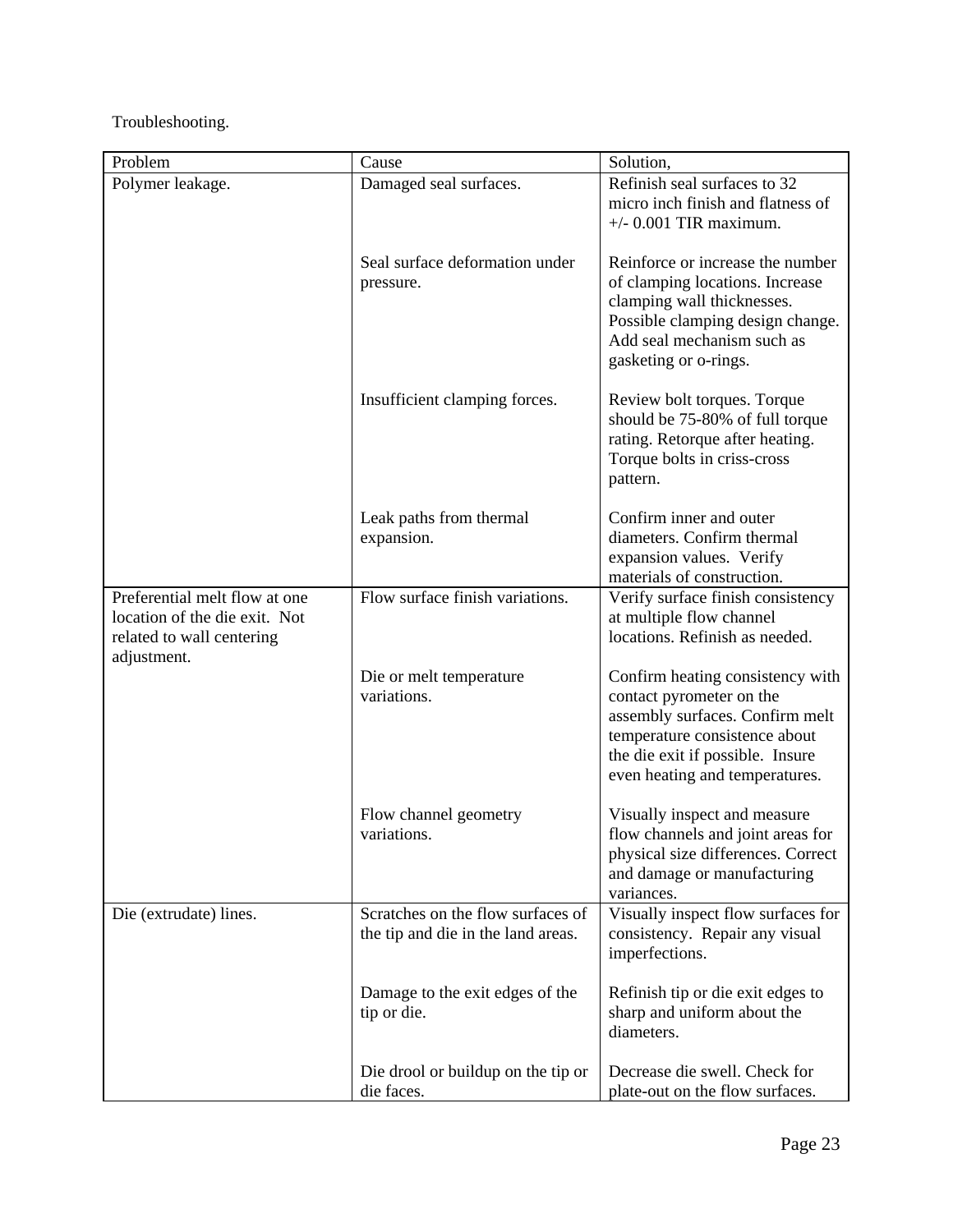|                                   |                                                                                                    | Reduce production rate. Verify<br>drool type and source.                                                                                                                                                                                                                                                                           |
|-----------------------------------|----------------------------------------------------------------------------------------------------|------------------------------------------------------------------------------------------------------------------------------------------------------------------------------------------------------------------------------------------------------------------------------------------------------------------------------------|
|                                   | Plate-out, or coating of the tip or<br>die flow surfaces from polymer<br>ingredient precipitation. | Verify ingredient precipitation<br>with polymer manufacturer or<br>compounder. Possible coating of<br>tooling to reduce adhesion in<br>flow channels and the tip and die<br>faces.                                                                                                                                                 |
|                                   | Quench tank tooling contact<br>problem.                                                            | Confirm line formation at the air<br>gap or in the quench tank. If not<br>in the air gap, then review<br>extrudate contact point in the<br>quench tank and correct.                                                                                                                                                                |
| Die (extrudate) swell.            | Short tip and die land lengths.                                                                    | Increase tip and die land lengths.<br>Possibly add head to die outer<br>diameter.                                                                                                                                                                                                                                                  |
|                                   | Abrupt, rather than streamlines<br>flow channel transitions near the<br>tip and die land           | Reconfigure tip and die flow<br>surface shapes to streamlined<br>form.                                                                                                                                                                                                                                                             |
|                                   | Cool melt temperatures.                                                                            | Increase melt temperature by<br>raising die assembly<br>temperatures.                                                                                                                                                                                                                                                              |
| Gels, unmelts, foreign particles. | Verify source as the die,<br>extruder, or incoming raw<br>material.                                | Press thin film of polymer pellets<br>and visually inspect under<br>magnification to confirm or deny<br>incoming raw material as the<br>source. With the die removed<br>from the extruder, examine the<br>extrudate from the adapter at<br>similar pressures and<br>temperatures to confirm of deny<br>the source as the extruder. |
|                                   | Stagnant melt flow area.                                                                           | Review flow channel design and<br>correct or repair stagnation areas.                                                                                                                                                                                                                                                              |
|                                   | Flow surface damage.                                                                               | Inspect all flow surfaces and<br>joints. Correct any<br>discontinuities.                                                                                                                                                                                                                                                           |
| Sharkskin / Melt fracture.        | Critical shear rate for the<br>processing zone is exceeded.                                        | From polymer manufacturer,<br>determine acceptable shear rate<br>process areas. Some polymers<br>have low and high shear rate<br>processing regions. Reduce<br>process rate. Increase the<br>process rate to get to the next                                                                                                       |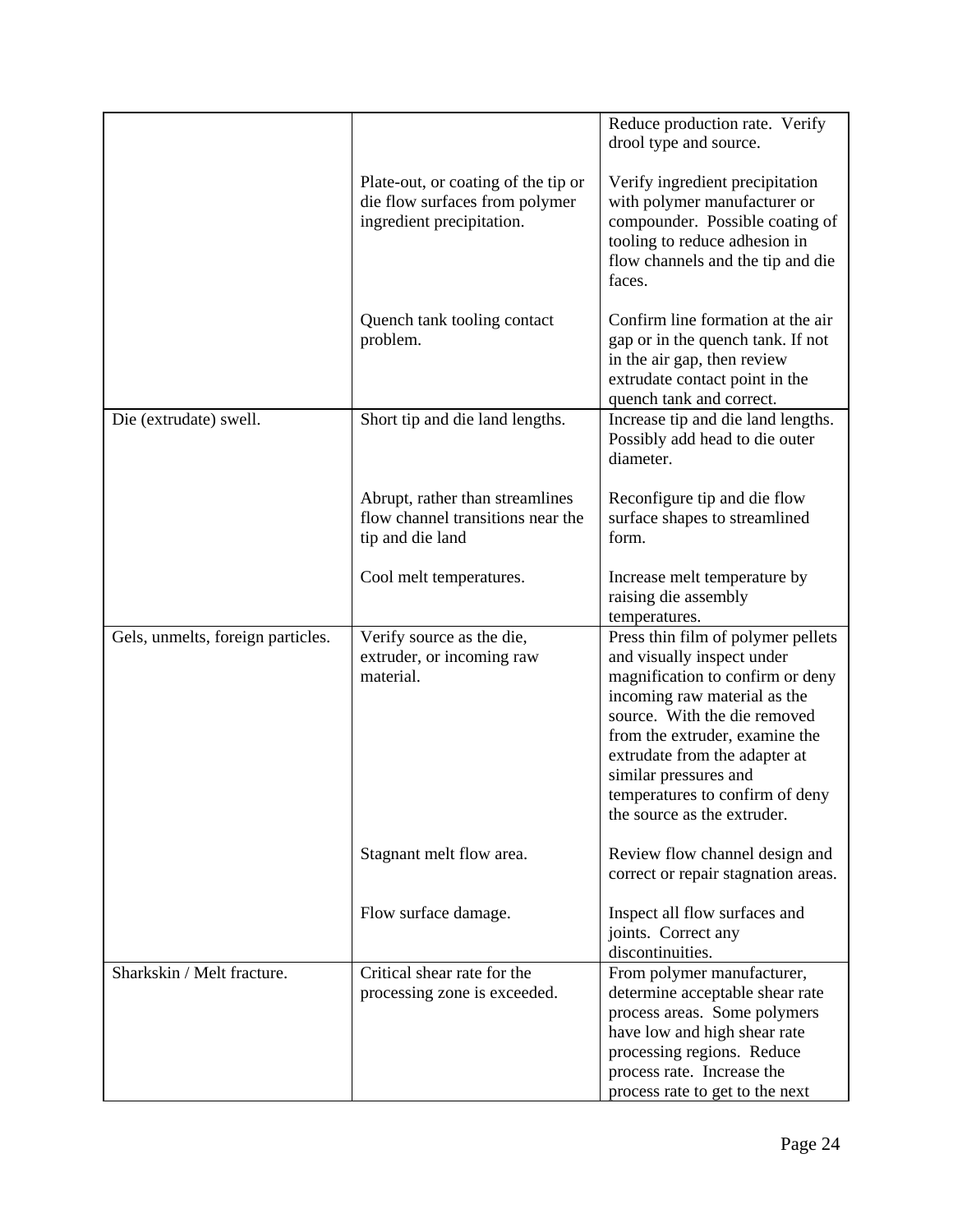|                             |                                                                              | shear rate processing region.                                                                                                                                                                                                                                                      |
|-----------------------------|------------------------------------------------------------------------------|------------------------------------------------------------------------------------------------------------------------------------------------------------------------------------------------------------------------------------------------------------------------------------|
|                             | Melt flow surfaces too cool for<br>the process rate.                         | Sharkskin usually begins on the<br>die exit or tip, due to the method<br>of die assembly heating from the<br>outer diameter, and cooling air<br>flow through the tip. Redesign tip<br>to accept cartridge heater to<br>become a temperature control<br>zone to raise the tip heat. |
| Draw resonance.             | Various causes related to the<br>extrudate draw rate through the<br>air gap. | Reduce processing rate.<br>Alter tip and die land lengths,<br>and entrance channel shapes.<br>Increase melt temperature.<br>Change resin to one with more<br>elasticity.                                                                                                           |
| Low modulus of elasticity.  | Excessive orientation in the air<br>gap.                                     | Increase melt temperature.<br>Increase the air gap distance.<br>Decrease draw down ratio of the<br>tip and die set.                                                                                                                                                                |
| Die (extrudate) drool.      | Degraded polymer accumulation.                                               | Define and correct areas of flow<br>channel melt degradation.                                                                                                                                                                                                                      |
|                             | Gel or unmelt accumulation.                                                  | See above comments under Gels,<br>unmelts, and foreign particles.                                                                                                                                                                                                                  |
|                             | Ingredient precipitation from the<br>polymer.                                | Verify ingredient precipitation<br>with polymer manufacturer or<br>compounder. Possible coating of<br>tooling to reduce adhesion in<br>flow channels and the tip and die<br>faces.                                                                                                 |
|                             | Damaged tip or die exit edges.                                               | Visually inspect and repair edge<br>damage.                                                                                                                                                                                                                                        |
| Low product burst pressure. | Melt temperature too low.                                                    | Increase melt temperature by<br>raising die assembly zone<br>setpoints.                                                                                                                                                                                                            |
|                             | Excessive draw down in the air<br>gap.                                       | Increase air gap length. Reduce<br>tip and die sizes to decrease draw<br>down ratio.                                                                                                                                                                                               |
|                             | Weld line effect.                                                            | Change die assembly design to<br>eliminate flow discontinuities.<br>Increase dwell time in the die<br>after the discontinuity. Add a<br>flow disruption bump or<br>reservoir to agitate and disperse<br>the weld line.                                                             |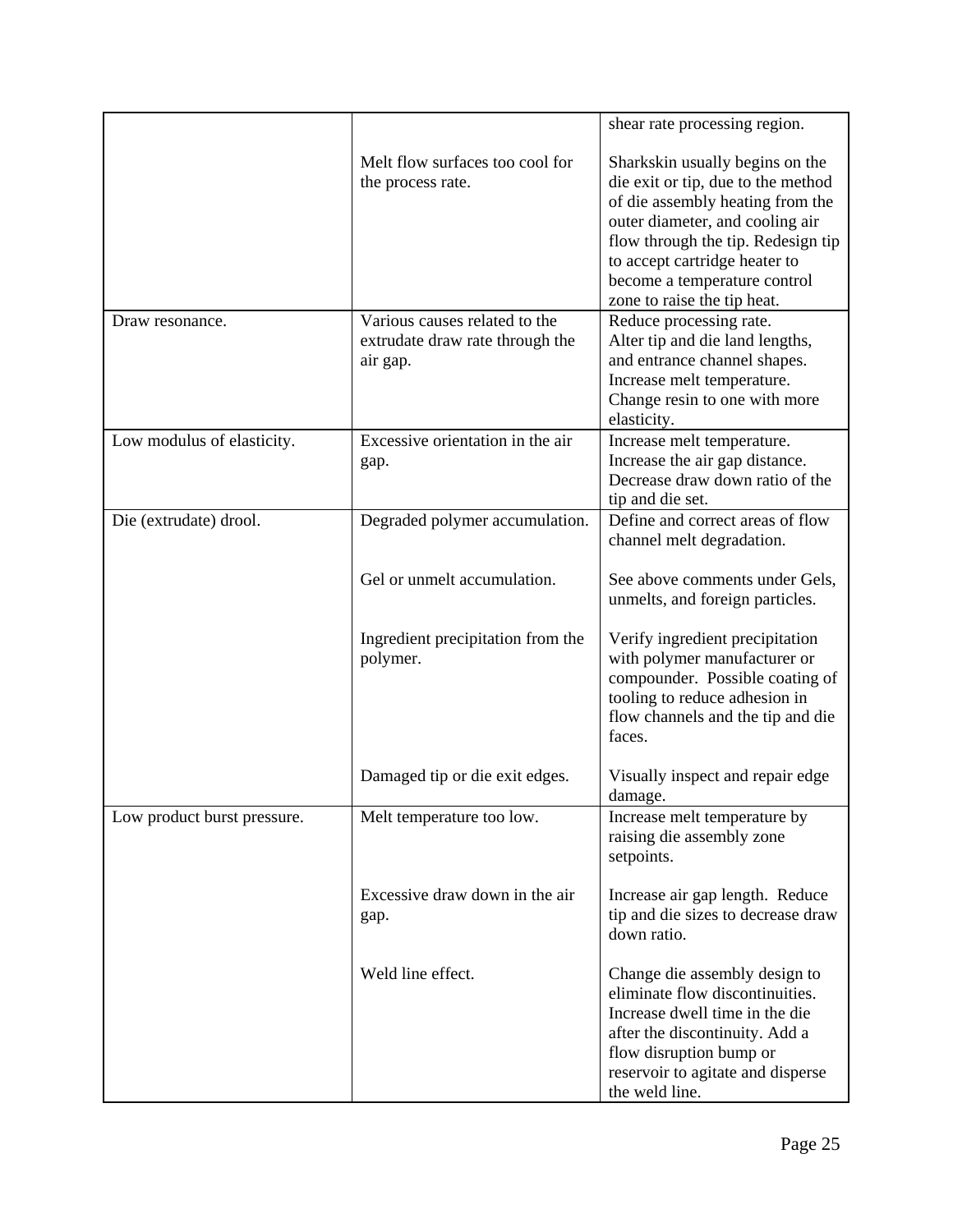| Visible axial lines through       | Weld line effect.                                                  | Change die assembly design to                                                                                                                                                                                                                                    |
|-----------------------------------|--------------------------------------------------------------------|------------------------------------------------------------------------------------------------------------------------------------------------------------------------------------------------------------------------------------------------------------------|
| product wall.                     |                                                                    | eliminate flow discontinuities.                                                                                                                                                                                                                                  |
|                                   |                                                                    | Increase dwell time in the die                                                                                                                                                                                                                                   |
|                                   |                                                                    | after the discontinuity. Add a                                                                                                                                                                                                                                   |
|                                   |                                                                    | flow disruption bump or                                                                                                                                                                                                                                          |
|                                   |                                                                    | reservoir to agitate and disperse                                                                                                                                                                                                                                |
|                                   |                                                                    | the weld line. Add a spiral flow                                                                                                                                                                                                                                 |
|                                   |                                                                    | manifold after the discontinuity.                                                                                                                                                                                                                                |
| High melt pressures.              | Melt temperature too low.                                          | Increase melt temperatures with<br>the die assembly temperature<br>control zone setpoints.                                                                                                                                                                       |
|                                   | Excessive melt friction on the<br>flow surfaces.                   | Add a lubricious coating to the<br>flow channel surfaces. Add a<br>lubricant or processing aid to the<br>polymer.                                                                                                                                                |
|                                   | Restrictions in the melt flow                                      | Review flow channel designs and                                                                                                                                                                                                                                  |
|                                   | channels.                                                          | reduce areas of flow restriction.                                                                                                                                                                                                                                |
|                                   | Long tip and die land lengths.                                     | Decrease the land length on the<br>tip and die.                                                                                                                                                                                                                  |
|                                   | Extrusion rates too high.                                          | Reduce the extrusion line rate.                                                                                                                                                                                                                                  |
| Melt degradation particles in the | Melt flow channel edge or                                          | Visually inspect flow channel                                                                                                                                                                                                                                    |
| extrudate.                        | surface damage.                                                    | surfaces and edges. Repair any<br>damage or discontinuity. Review<br>assembly design to reduce or<br>eliminate flow channel<br>disruptions.                                                                                                                      |
|                                   | Excessive melt temperatures.                                       | Verify temperature control zones<br>to be sure overheating conditions<br>do not exist. Confirm correct<br>melt temperature ranges with<br>polymer manufacturer. Check<br>that the extrusion rate is not<br>driving up melt temperature<br>through shear heating. |
|                                   | Stagnant areas in the melt flow<br>from the wall centering method. | Change centering method from<br>lateral die movement to tip<br>movement.                                                                                                                                                                                         |
|                                   | Melt temperature probe insertion                                   | Check downstream face of                                                                                                                                                                                                                                         |
|                                   | causing stagnation area.                                           | inserted melt probe for signs of                                                                                                                                                                                                                                 |
|                                   |                                                                    | degraded polymer. Replace                                                                                                                                                                                                                                        |
|                                   |                                                                    | probe design or location to                                                                                                                                                                                                                                      |
|                                   |                                                                    | reduce stagnant areas.                                                                                                                                                                                                                                           |
| Erratic, high or low temperature  | Intermittent measurement sensor                                    | Verify electrical continuity from                                                                                                                                                                                                                                |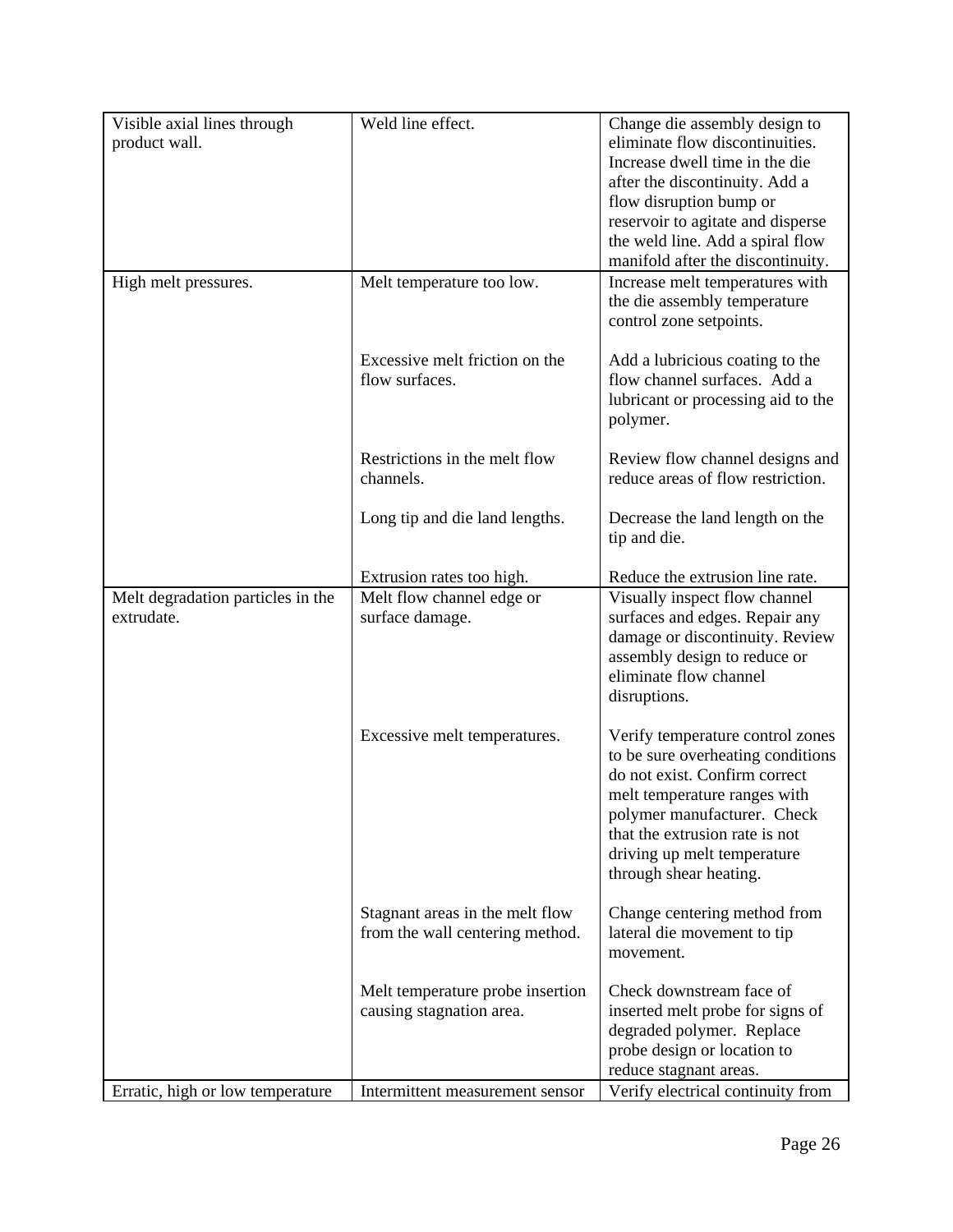| zone measurements. | electrical contact.                                                     | the sensor, all the way to the<br>controller. Problem may exist<br>within the sensor, replace as<br>needed.                                                                                                                                                                                                                                                                                                                        |
|--------------------|-------------------------------------------------------------------------|------------------------------------------------------------------------------------------------------------------------------------------------------------------------------------------------------------------------------------------------------------------------------------------------------------------------------------------------------------------------------------------------------------------------------------|
|                    | Poor or inconsistent heat transfer<br>to the sensor.                    | Check sensor wells for corrosion<br>or accumulation of any insulating<br>material. Confirm spring tension<br>of the sensor to keep tip contact<br>at the sensor well bottom. Add<br>thermal transfer metal to the<br>sensor well.                                                                                                                                                                                                  |
|                    | Incorrect sensor placement.<br>Shallow, deep, wrong plug<br>connection. | Verify sensor well depth. If too<br>shallow, melt can be cooler than<br>desired as the sensor is<br>measuring the outer body<br>temperature near the heating<br>elements. The sensor well depth<br>should be closer to the flow<br>channel surface, so that it is the<br>flow channel surface temperature<br>that is controlled. Make sure the<br>right sensor and heating elements<br>are plugged into the correct<br>controller. |
|                    | Heating element deterioration or<br>failure.                            | Verify amperage flow through<br>the heating element with the<br>element wattage. Check heating<br>element resistance value with the<br>wattage. Replace heating<br>element if needed. Verify that<br>heating element is clamped<br>tightly to the die assembly after<br>operating temperature is reached.                                                                                                                          |
|                    | Power contactor deterioration or<br>failure.                            | Check that the power contactor is<br>operating properly, not sticking<br>open or closed.                                                                                                                                                                                                                                                                                                                                           |
|                    | Temperature controller failure.                                         | Verify calibration and operation<br>of temperature controller as<br>described by the controller<br>manual and troubleshooting<br>guide.                                                                                                                                                                                                                                                                                            |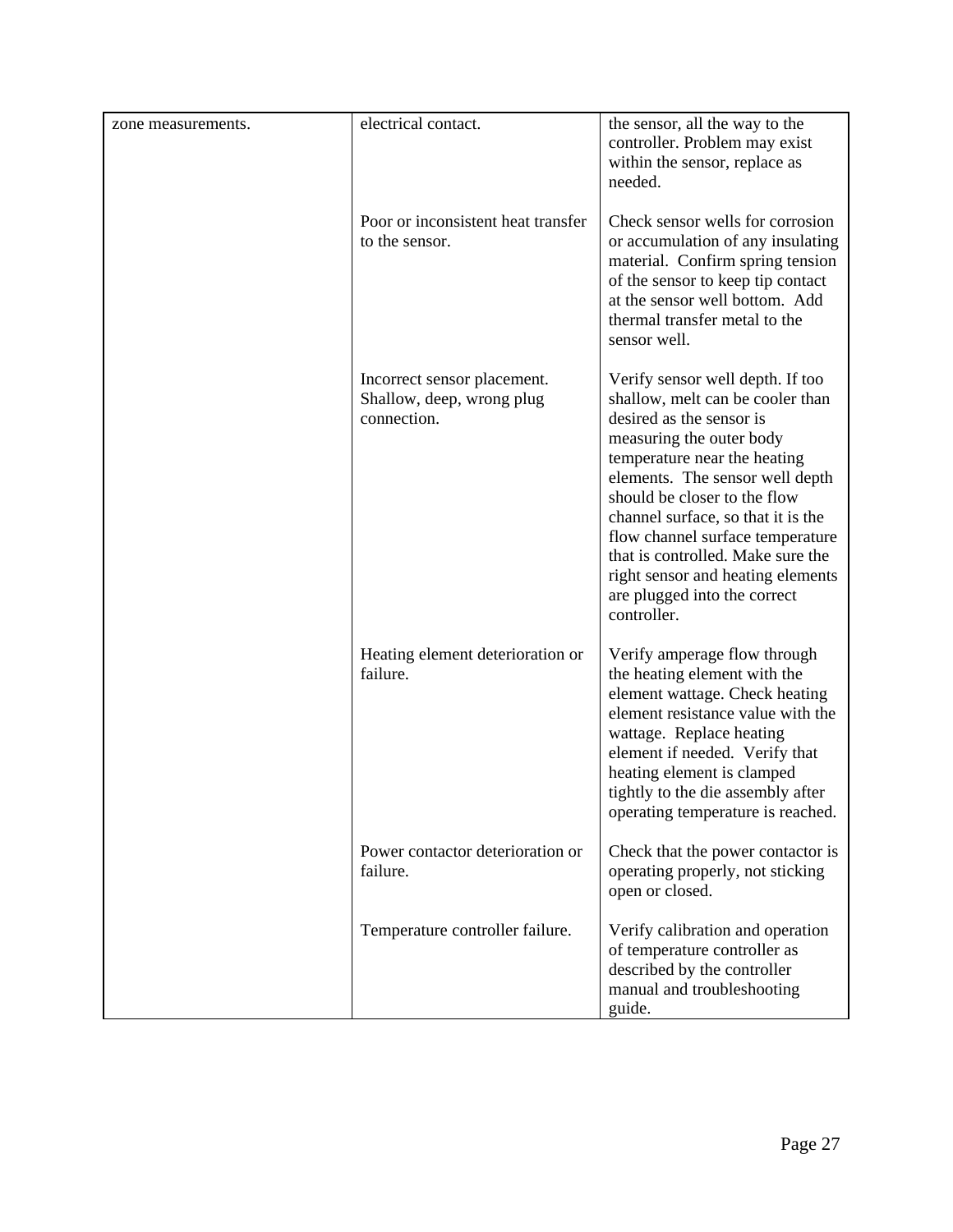#### References: References need to be completed with appropriate format, such as

- 1. W. Michaeli, *Extrusion Dies for Plastics and Rubber*, Hanser Publishers, New York (1992).
- 2. F. Hensen, *Plastics Extrusion Technology*, Hanser Publishers, New York (1988).
- 3. S. Levy, *Plastics Extrusion Technology Handbook*, Industrial Press Inc. New York (1981).
- 4. C. Rauwendall, *Polymer Extrusion*, Hanser Publishers, New York (1986).
- 5. Z. Tadmor and C. Gogos, *Principles of Polymer Processing*, John Wiley & Sons, New York (1979).
- 6. N. Cerwin, A. Finkl & Sons, *Your Guide To Mold Steels*, Plastics Auxiliaries (March, 1999).
- 7. D. Englebert, Imagineering Enterprises, Inc., *Passivating Stainless Steel,* Job Shop Technology (August, 1998).
- 8. J. Worbye, Thyssen Specialty Steels, *New Tooling Materials*, Modern Plastics (November, 1995).
- 9. J. Koelsch, *Coatings Put Mold Wear On Hold*, Molding Systems (February, 1998).